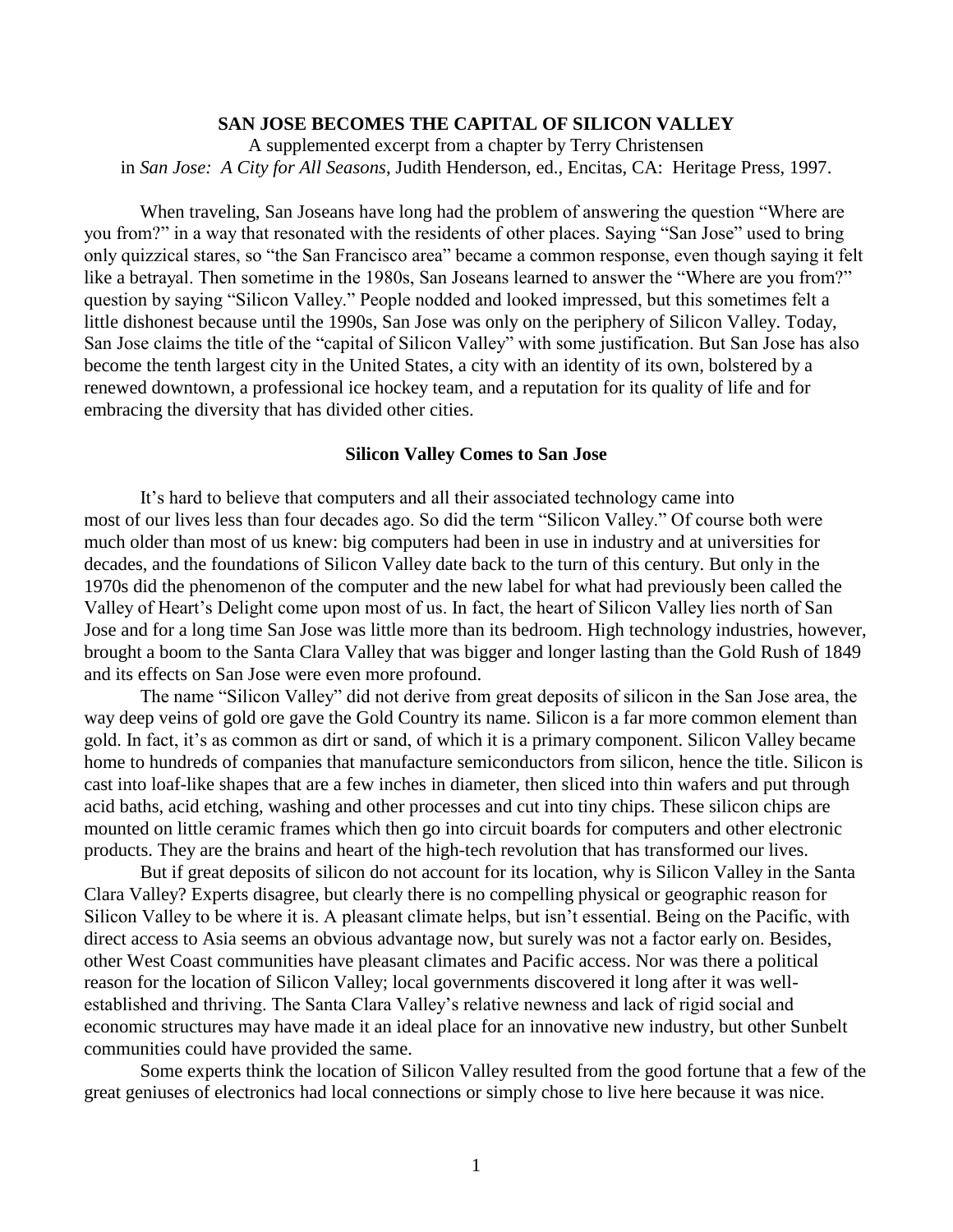Others see Stanford University and its college of engineering as the key, with Santa Clara University and San Jose State University as supplements. If any one institution was crucial to the birth of Silicon Valley, it surely was Stanford, but a host of other factors also played a part. Tim John Sturgeon, a University of California geographer, argues that Silicon Valley did not "locate" but "arose" from the valley's earliest industrialization. "From 1890 to 1940," Sturgeon writes, "local electric power and electronics firms developed a tradition of collaboration, information and resource sharing, university/industry cooperation, spin-off, and rapid market adjustment that were to become the hallmarks of Silicon Valley's industrial organization, and crucial to the region's success."<sup>1</sup>

Before the silicon chip, the vacuum tube was the key to electronics, and the vacuum tube was invented and developed in Palo Alto in 1909 by engineers with connections to both Stanford and what was then Santa Clara College. Charles Litton, another Stanford engineering genius, continued the evolution of vacuum tube technology in the 1920s, eventually helping to found Litton Industries and spinning off a variety of radio-related electronics companies.

Stanford continued to lead the way in the 1930s, when electrical engineering professor Fred Terman recruited outstanding faculty and students. Among Terman's many talented protégés were David Packard and William Hewlett, who launched what was to be Hewlett-Packard in their now-famous garage workshop in Palo Alto in 1938.

At about the same time, Ames Laboratory, a government research facility which would become a key component of Silicon Valley, was founded near San Jose in Sunnyvale. World War II added urgency to technological innovation, with television, radar and tape recorders all invented and developed in the San Francisco Bay Area (though not in what was to be Silicon Valley) during the war. Even in these times, investors willing to take a chance on unknown inventors with cutting-edge products—now known as venture capitalists—were to be found in the region.

When World War II ended, a prolonged Cold War fostered continued military spending, and Santa Clara County got more than its share, in some years receiving as much as 3% of the national defense budget. General Electric (GE) set up major facilities in San Jose, Food Machinery Corporation (FMC) made permanent its shift from food machinery to weaponry, Lockheed launched its huge operations in Sunnyvale, and other companies like Sylvania, ITT, Xerox, Westinghouse, and Admiral located in the Valley. At Stanford, Fred Terman and then-university president Wallace Sterling created Stanford Industrial Park in 1951 and Stanford Research Park in 1954. Seven companies were operating in the Research Park in 1955; by 1984 there were 90 companies with 25,000 workers. Terman used some of Stanford's revenues from these developments to continue to build his engineering program and attract top faculty.

Meanwhile, another engineering genius, William Shockley, co-inventor of the transistor in 1947 at Bell Labs in New Jersey, returned to Palo Alto, his home town, in 1955 to found Shockley Transistors. Like Terman, Shockley, who was a Stanford graduate, also attracted a talented team, but like some other eccentric geniuses of high technology, Shockley was unable to keep his crew together. Eight of his best left to found Fairchild Semiconductor in Mountain View with backing from the Fairchild Instrument and Camera Corporation in 1957. Soon the eight had moved on, some separately, some in smaller groups. Fairchild itself spawned over forty other local high-tech companies, including National Semiconductor, Intel, and Advanced Micro Devices (AMD). "Fairchild Semiconductor was like a ripe dandelion," Apple co-founder Stephen Jobs said. "You blow on it and the seeds of entrepreneurship spread on the wind."<sup>2</sup>

<sup>&</sup>lt;sup>1</sup>Tim John Sturgeon, "The Origins of Silicon Valley," Master's Thesis, University of California, Berkeley, 1992, p. 1. <sup>2</sup> From a lecture at Stanford Conference on Entrepreneurship, Stanford, CA, April 3, 1982, quoted in Everett M. Rogers and Judith K. Larsen, *Silicon Valley Fever*, New York: Basic, 1985, p. 27.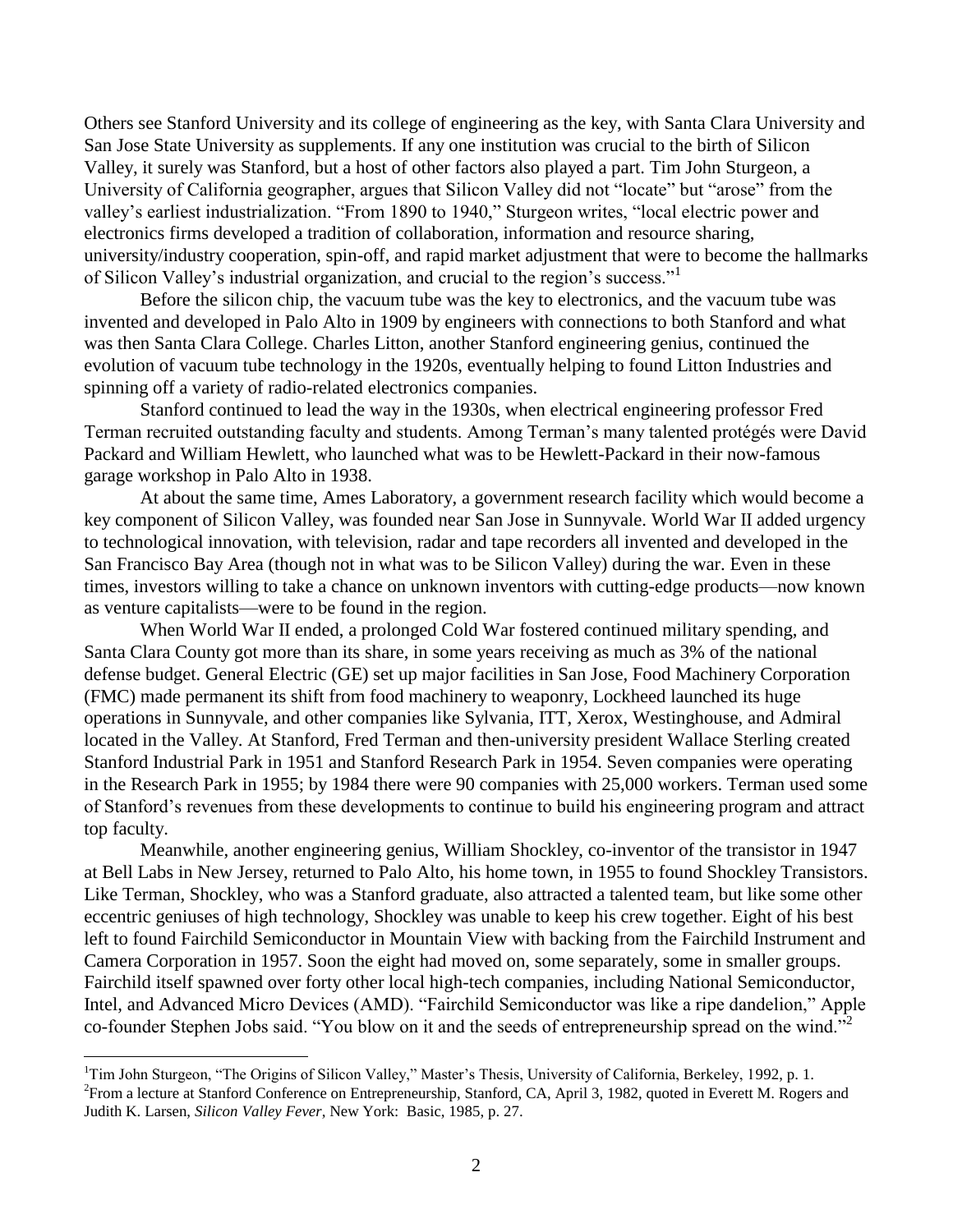Although Fairchild was of special significance for Silicon Valley, the way it spawned new companies became a tradition in the Valley, and a key part of its adaptability and creativity. Amdahl and Memorex, for example, spun-off of IBM, and the founders of Apple and Tandem came from Hewlett-Packard. Many other high-tech businesses trace their origins to these incubator companies.

A key trio of Fairchild refugees—Robert Noyce, Gordon Moore, and Andy Grove—founded Intel in Mountain View in 1968. Within a year they made a splash in the industry with innovative new memory chips, but Intel's big break came in 1971 with the invention of the microprocessor, reducing what multiple chips had once done to just one chip and thus much compressing the space needed. Cramming more and more information onto a single chip has been a crucial part of the development of Silicon Valley and Intel has been a leader in this field since its founding.

Nineteen-seventy-one was, coincidentally, the year Silicon Valley got its name, as coined by Don C. Hoefler, editor of *Microelectronics News*. <sup>3</sup> At that time, Silicon Valley was centered around Palo Alto and Mountain View. Eventually, its center moved south, through Sunnyvale and Cupertino towards San Jose.

A crucial force in this shift was Apple Computers, officially founded in 1977 by high-tech legends Steve Jobs and Steve Wozniak. Along with companies like Osborne and Commodore, Apple created the personal computer, changing the way we live and work, and taking Silicon Valley to a new dimension. Jobs and Wozniak were local boys and school friends, working at Hewlett-Packard (H-P) and tinkering with computer components with friends in what they called the Home Brew Computer Club. Until this time, computers were huge machines that took up whole rooms and were shared by many users. Jobs and Wozniak found a way to put together components to create a small personal computer. They took their ideas to H-P and Atari (then the world's leading video game company), but finding no support, they went to Regis McKenna, the public relations doyen of Silicon Valley. McKenna not only took them on as a public relations client, he connected them with venture capitalist Don Valentine. Valentine in turn brought in marketing manager A. C. "Mike" Markkula (formerly of Intel) who introduced Jobs and Wozniak to Arthur Rock, the valley's leading venture capitalist (he also backed Intel). The rest is history. By 1980, Apple sales topped \$100 million and the personal computer had burst upon the world.

Apple's is the quintessential Silicon Valley story, combining creative and marketing genius and venture capital and building on the work of other companies, most notably Intel's microprocessor and Atari's video games like Pong and Pac Man, which swept the world in the 1970s, and made computers both popular and unthreatening. With Apple in Cupertino and Atari based in Santa Clara (Intel also expanded there), Silicon Valley's center of gravity was moving south.

By the early 1980s, Santa Clara County was home to over 3000 electronics firms. Many were small and short-lived, but some of the small ones grew and those that died were constantly replaced: in 1994, the Valley boasted over 3650 high-tech firms, including 1500 of the nation's largest. Although less than a third of these firms were located in the city of San Jose itself, all were within 30 miles of downtown San Jose.<sup>4</sup> Despite a recession in the early 1980s, employment in these companies and associated aerospace and defense industries rose steadily. Total employment in Santa Clara County peaked at 825,000 in 1991, then slumped as defense spending declined and some electronics firms moved manufacturing operations out of the county. Total employment for Santa Clara County was 793,000 in 1995; about 250,000 of these worked in electronics and associated industries.

<sup>&</sup>lt;sup>3</sup>Rogers and Larsen, p. 27.

<sup>4</sup> "San Jose and Silicon Valley," Special Advertising Section, *Business Week*, November 18, 1994.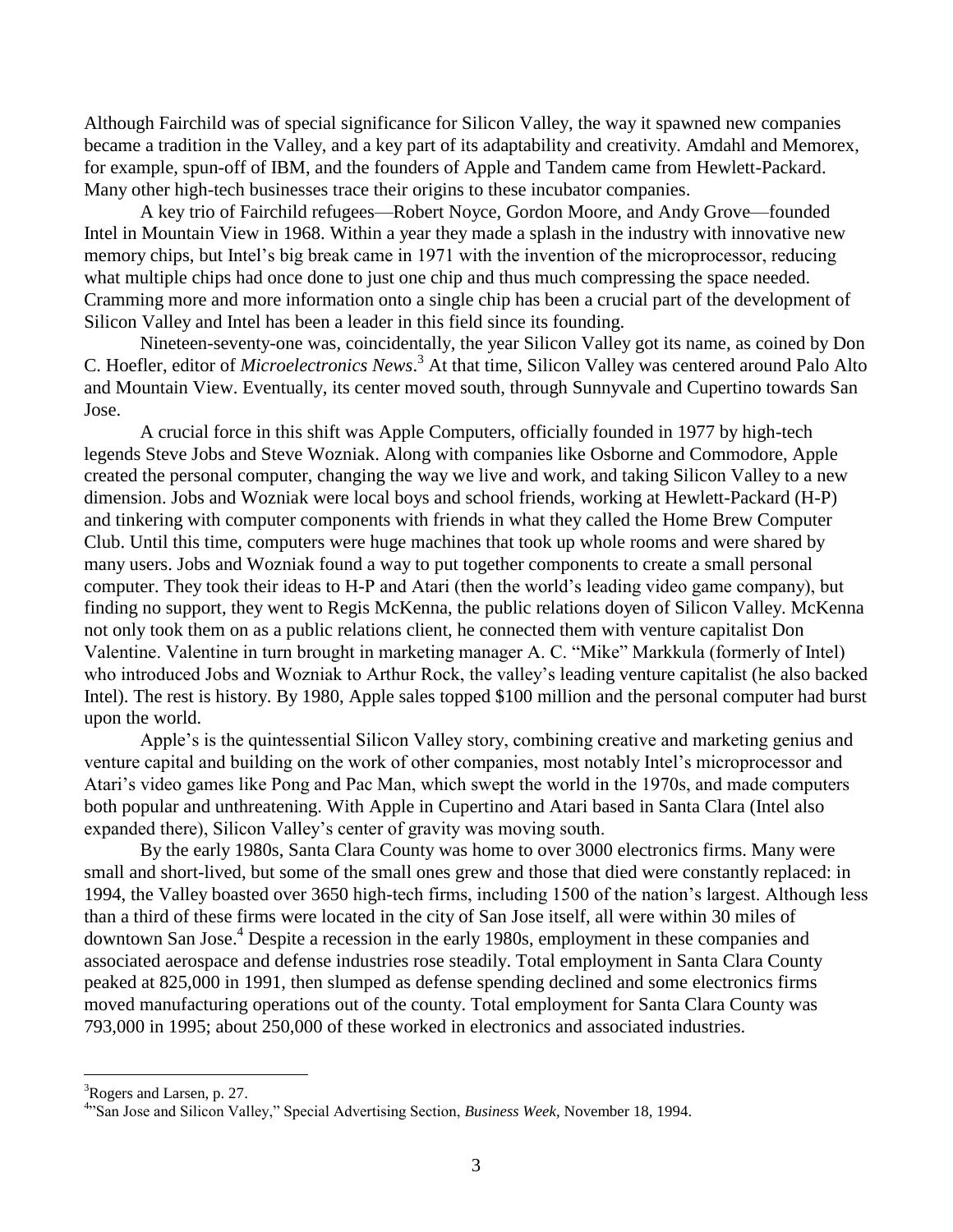Three major events have affected electronics employment in San Jose and Silicon Valley since the momentous advent of the personal computer in the 1970s. In 1981, industrial solvents were discovered leaking from a chemical storage tank at a Fairchild plant in south San Jose. Nearby residents feared the dangerous leakages were causing birth defects and miscarriages. "I remember thinking about smokestacks in other industries. I didn't expect this problem in my own backyard," San Jose Mayor Janet Gray Hayes told *National Geographic*. 5 Santa Clara Valley had discovered the hidden dangers of its golden goose. Other, similarly dangerous, leaks were soon discovered, involving industry leaders including IBM, National Semiconductor, Signetics, Memorex, Hewlett-Packard, AMD, Verbatim, Intel, Ampex and others in clean-up operations. At the instigation of David Packard, these and other major employers formed the Santa Clara Valley Manufacturing Group to represent their interests and negotiate reasonable regulation—another manifestation of the adaptability of Silicon Valley.

Partly as a consequence of these events and resulting state, local and regional regulation, many of the Valley's major manufacturers began building plants elsewhere. These moves, however, were related to the normal pattern of expansion of such organizations and, perhaps even more significantly, to the high cost of housing and hence wages in the Bay Area. Most big firms spun their basic manufacturing functions off to branch plants in other parts of California, other states or abroad, but they kept their research and development operations, and usually their corporate headquarters in Silicon Valley where the symbiotic relationship among these companies and their backers was crucial to keep pace with the rapid development of the electronics industry.

But despite recessions and growth outside Silicon Valley, most successful high-tech firms continued to expand within the Valley through most of the 1980s. The economy of the valley was hit hard, however, by cuts in defense spending in the 1990s resulting from the end of the Cold War. The Navy's Moffett Field closed and NASA's work at Ames Laboratory was reduced; Lockheed, FMC, GE, GTE and other major defense contractors scaled back, as did high-tech firms that supplied these companies.

The repercussions of toxic pollution, exporting of jobs, and the negative "peace dividend" were several. Overall employment in Santa Clara County declined by over 30,000 jobs between 1991 and 1995 yet Santa Clara County's unemployment rate in 1995 was only 5.4%, compared to California's rate of 7.7%. Northern California, the *San Jose Mercury News* wrote, was leading the country in high-tech growth and experiencing a "modest economic revival."<sup>6</sup> Economic decline was serious enough that industrial and political leaders began to worry about the areas' economic future. High-tech companies and their leaders became political in the 1980s, trying to cope with environmental regulations as well as to improve housing affordability and transportation for their workers (and their profits). Local government got interested in high-tech, too, both as a source of jobs and taxes, hence worth recruiting, and as a source of pollution and traffic, hence subject to regulation. Industry and government have too many interests in common to be real antagonists, however, and by the 1990s, industry and local governments were making efforts to work together through a new organization based in San Jose and called Joint Venture/Silicon Valley.

Through the growth years of Silicon Valley, San Jose's role has changed. Initially on the periphery, with most of the action around Stanford, Palo Alto, and Mountain View, San Jose was the bedroom community for Silicon Valley's workers, while the demigods of high-tech lived in Los Altos Hills, Los Gatos, Saratoga, and other nominal "suburbs." Although San Jose has always been the county seat and largest city in Santa Clara County and has thus qualified to be referred to as a "central city" by

<sup>5</sup>Quoted in Michael Malone, *The Big Score*, New York: Doubleday, 1985, p. 412.

<sup>6</sup> *San Jose Mercury News*, August 6, 1995.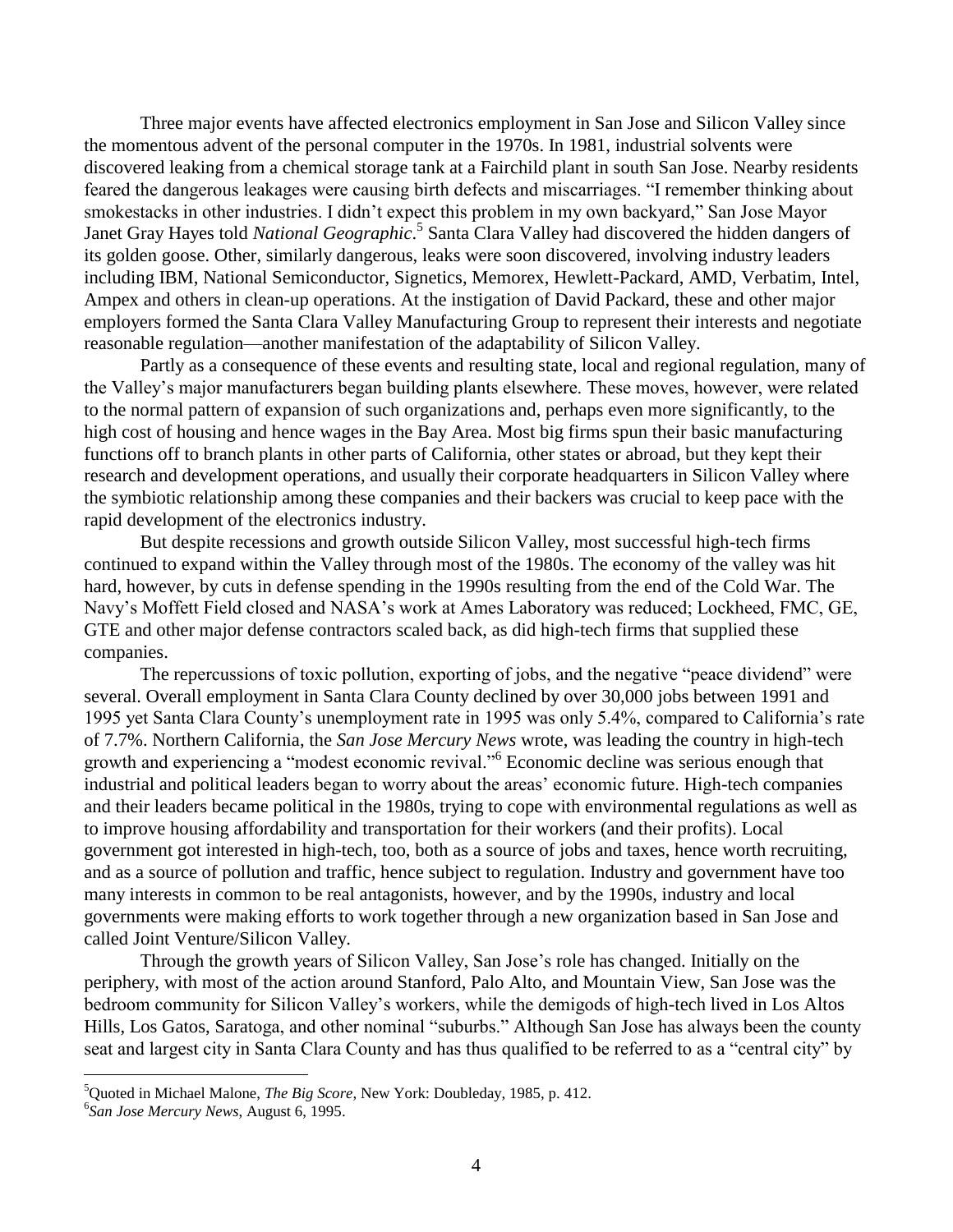traditional census definitions, San Jose, like many other Sunbelt cities, has never been as "central" to its region as the great urban centers of the Northeast and Midwest are to theirs. In the traditional central city-suburb nexus, the central city is the center of employment, while nearby smaller cities, referred to as suburbs, are primarily residential. Although this might have been true of San Jose when it was a cannery center, it has not been true during the high-tech era. Since the 1950s, more San Joseans have commuted to jobs in "suburbs" than worked in San Jose. And nominal suburbs like Palo Alto, Mountain View, Cupertino, Santa Clara and Sunnyvale were both residential and employment centers, with proportionately more industry than San Jose.

This constituted special problems for San Jose, including a weak economic and tax base and massive traffic as its residents commuted north to their jobs. San Jose has been working to deal with these problems since at least the 1970s, but before that the city's leaders seemed content to be Silicon Valley's bedroom and let development occur without planning or direction. The result was a profoundly imbalanced community and region.

As both political and business leaders began to perceive this imbalance, greater efforts were made to remedy it. David Packard and other industry leaders created the Santa Clara Valley Manufacturing Group in 1979 to represent the interests of major employers. Although their economic power is formidable, the Group has avoided asserting its policy preferences in a heavy-handed way, opting instead to work for reasonable environmental regulations, more affordable housing, and workable transportation. Later, Joint Venture/Silicon Valley took on issues of education and health as well as industrial regulations. Both organizations have striven to help their member businesses thrive and stay in the Valley and have understood that cooperation with government and positive initiatives are essential to economic well-being.

San Jose's political leaders have also responded to the impacts of Silicon Valley on the city, not only by developing environmental regulations, but also by working to recruit and assist high tech businesses. Industrial parks have been created in north, south and southeastern San Jose. A redevelopment program covering some of these areas, as well as downtown, was created (and recreated). The city has sought to better balance its tax and employment base with some successes.

In 1988, San Jose claimed the title "the capital of Silicon Valley" as part of a public relations campaign. The claim was somewhat premature, yet as years pass, it gains credibility. San Jose has always played a part in Silicon Valley. San Jose State University, for example, has long supplied engineers and MBAs for the Valley. Some high-tech industry leaders like IBM have been based in San Jose for half a century. Others, like Cisco, Cypress and Adobe are more recent arrivals. Over the years more and more high-tech firms have located in San Jose, not only because its government actively recruited them, but because land was running out in the northern part of the valley. San Jose was more accommodating than northern cities, its land was cheaper, and it was nearer to affordable housing for workers—which made commuting easier, too.

#### **Growth and Diversity: San Jose Becomes a City with No Majority**

San Jose was a town in the 19th Century, a small city in the first half of the 20th Century and then, eventually, sometime in the 1970s or 1980s, it grew up to become a big city. It wasn't just a matter of population growth, however, but also of the changing composition of the population. The farm town became a cannery and regional business center and then, with the emergence of Silicon Valley, a center of industry. The modest city's 1950 population of 95,280 doubled by 1960, and doubled again by 1970, reaching 445,779—and nearly doubled again by 1995—a huge in-take of new residents. The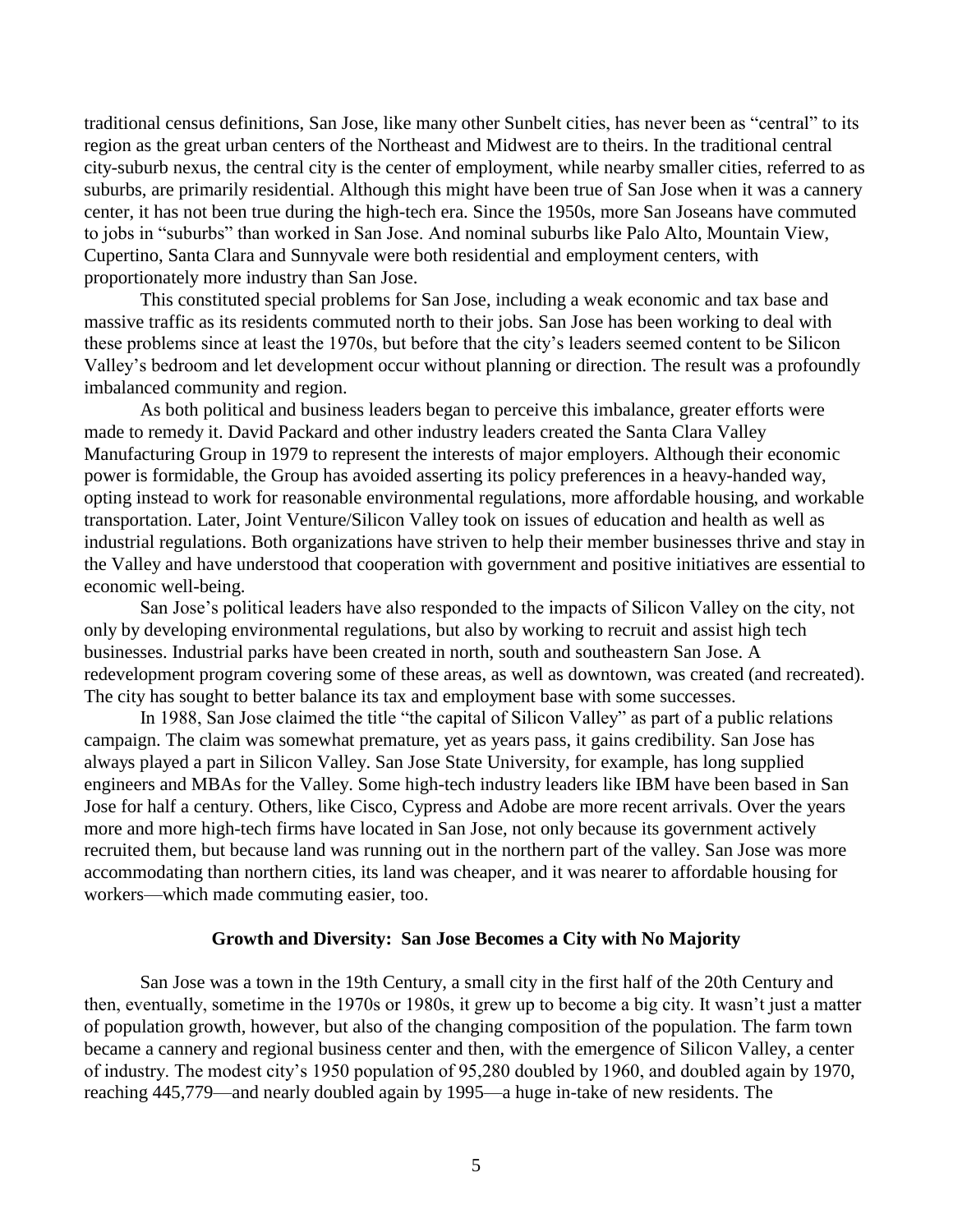occupational and ethnic balance of the community shifted dramatically with the growth of high-tech jobs and immigration from Mexico and Asia. And as the community changed, so did its politics.

Like other cities across the Sunbelt, San Jose attracted migration from other parts of the United States from the 1950s through the 1990s. People came for the climate, for access to California's beaches and mountains, for the comfortable suburban housing, for the clean, safe neighborhoods and good schools, and most of all for the jobs. Many of these jobs were fueled by federal defense spending during the Cold War and Santa Clara County received more than its share of these funds because defense and aerospace facilities and contractors like NASA-Ames, Moffett Field, Lockheed. FMC, GE, IBM, GTE and a few other defense contractors were located within its boundaries. Most of the companies were located in the north county, but many of their workers lived in San Jose, where housing was cheap and plentiful. The defense industry job machine stimulated high-tech industries in the region with contracts, purchases, and exchange of personnel. The job base expanded, first in the north county and gradually into San Jose, providing a constant magnet for migration and growth.

| <b>GROWTH AND DIVERSITY IN SAN JOSE'S POPULATION, 1970-2000</b> |                     |                                      |                     |                  |                                |                                      |
|-----------------------------------------------------------------|---------------------|--------------------------------------|---------------------|------------------|--------------------------------|--------------------------------------|
| Year                                                            | Total<br>Population | Percent<br>Non-<br>Hispanic<br>White | Percent<br>Hispanic | Percent<br>Asian | Percent<br>African<br>American | Percent<br><b>Native</b><br>American |
| 1970                                                            | 445,779             | 71.7%                                | 21.9%               | NA.              | 2.5%                           | <b>NA</b>                            |
| 1980                                                            | 629,442             | 64.3%                                | 22.3%               | 8.1%             | 4.5%                           | $.5\%$ ?                             |
| 1990                                                            | 782,200             | 49.3%                                | 26.6%               | 19.5%            | 4.7%                           | $.7\%$                               |
| 2000                                                            | 894,943             | 36.0%                                | 30.2%               | 27/3%            | 3.5%                           | .8%                                  |

But besides growing, San Jose's population changed in composition. A predominantly Anglo or white city in the 1950s became a city with minorities in the majority by 1990. All ethnic groups grew in numbers over these years, but some out-paced others. African-Americans, for example, nearly doubled their percentage of the population, while the much-larger Hispanic population grew steadily, and Asian immigration exploded.

As a Spanish pueblo and a Mexican town, San Jose has always had a substantial Hispanic or Chicano population. Some parts of the Chicano Eastside were not part of the city until annexations in the 1960s, however, and consolidation with Alviso in 1969 also added to Hispanic numbers. Immigration from Mexico also increased, driven by economic hard times there and expanding jobs in agriculture and service industries here, along with changes in federal immigration policy in 1986, expanding programs for temporary workers from Mexico and providing amnesty for many illegal immigrants. Along with increasing population, the Mexican-American community also increased its political organization and visibility.

The most spectacular increase, however, came in San Jose's Asian population. Asians weren't even separately categorized by the Census Bureau until 1980, when they were 8.1 percent of the city's population. By 1994, that percentage had tripled. San Jose had long been home to a vital and viable Japanese-American community, which suffered the humiliation of internment during World War II, and which today has one of the city's most vibrant ethnic cultural centers in Japantown. The Japanese population of the city has held relatively steady, however, while the numbers of other Asian ethnic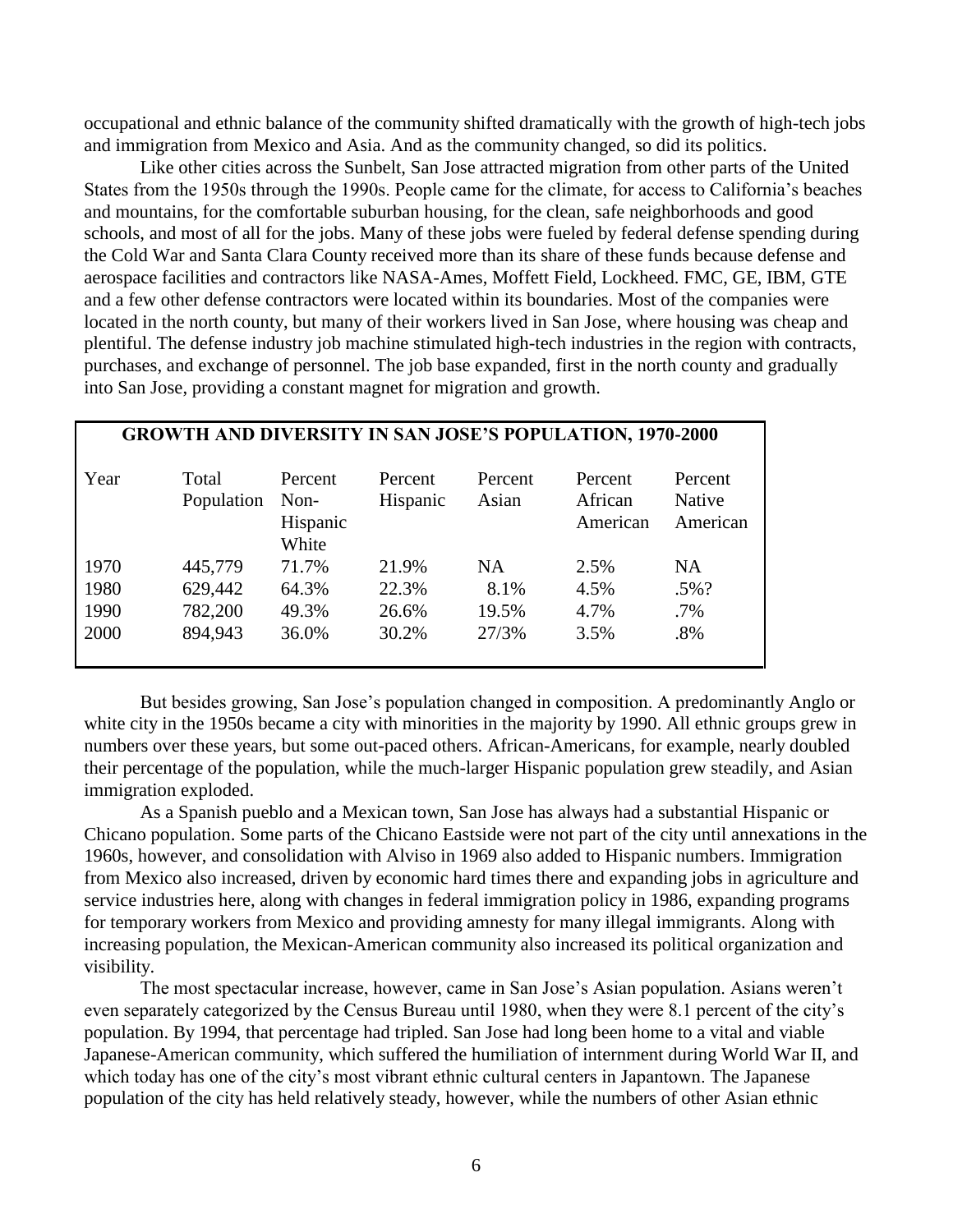groups have grown greatly. Filipinos and Chinese have long been an element of San Jose's diversity, but increasing immigration from the 1970s onward has enlarged their presence. Most dramatically, after the fall of Saigon in 1975, tens of thousands of Vietnamese and other Southeast Asians immigrated to San Jose. Many went to other parts of the US initially, but ended up in San Jose, drawn by the city's climate and economy, as well as its blossoming Vietnamese community, which the new immigrants reinforced. Koreans and Asian Indians also increased greatly in number in the 1980s.

The new immigrants changed the face of parts of San Jose, as Asian enterprises sprung up downtown and in neighborhood shopping centers, particularly in the eastern parts of the city, from Evergreen in the south to Berryessa in the north. Despite growing numbers, San Jose's Asian population was slow to engage in politics, perhaps because of the great diversity of the Asians who live here or because of their relatively recent arrival. The Japanese community in San Jose has long played a prominent political role, however, and other groups were becoming more active by the mid-1990s. With continued growth in numbers, they could have a transforming effect on the city. They have already greatly enriched its culture and diversity.

San Jose's expanding economy and growing, increasingly diverse population made a farm town into a city in half a century, but it happened so fast that San Jose often seemed to be trying to catch up with itself. Many were shocked when brash, suburban San Jose surpassed urbane and sophisticated San Francisco in population 1989 to become California's third largest city and, according to the 1990 census, the nation's eleventh largest. But San Jose was not only growing in size during the latter decades of the century, it was also growing up. Manufacturing and services displaced agriculture in the city's economy and the cultural diversity characteristic of a big city also became more apparent. The San Jose's politics also changed as the pro-growth old guard retired or was displaced by a new establishment that redirected they city's priorities, though not without struggle.

### **Mayor Mineta and the First Challenges to San Jose's Old Guard**

The key issues in San Jose for some time have been growth and its costs and the accommodation of diversity. Both first emerged in the 1960s, with a few neighborhood advocates and environmentalists criticizing San Jose's aggressive growth policy and lack of planning, and with Mexican-Americans complaining about discrimination, police brutality, and inadequate services in neighborhoods like *Sal si Puedes* ("get out if you can"), the Eastside *barrio* where farmworker leader Cesar Chavez grew up.

The growth machine that dominated city politics in the 1950s and 1960s faced its first electoral challenge in 1962. Councilwoman Virginia Shaffer and two other new council members were elected on an anti-incumbent platform with the support of the city's recently emerging homeowners groups, especially on the Westside. The new council members and their supporters were critical of growth, not for environmental reasons (although some were concerned about the loss of open space), but because of a growing tax burden (to pay for capital improvements for new developments) and inadequate services, with police and fire departments struggling to protect a huge and constantly expanding area and schools unable to keep up (many were on double sessions by the 1970s).

Meanwhile, San Jose's Hispanic and black populations, about 22 and 2.5 percent of the city's 1970 population, also grew restive in the 1960s, inspired by the successes of the nationwide civil rights movement as well as their own problems. A 1973 Rand Corporation study reported that while much of San Jose had prospered during the boom years, "poor [largely Hispanic] neighborhoods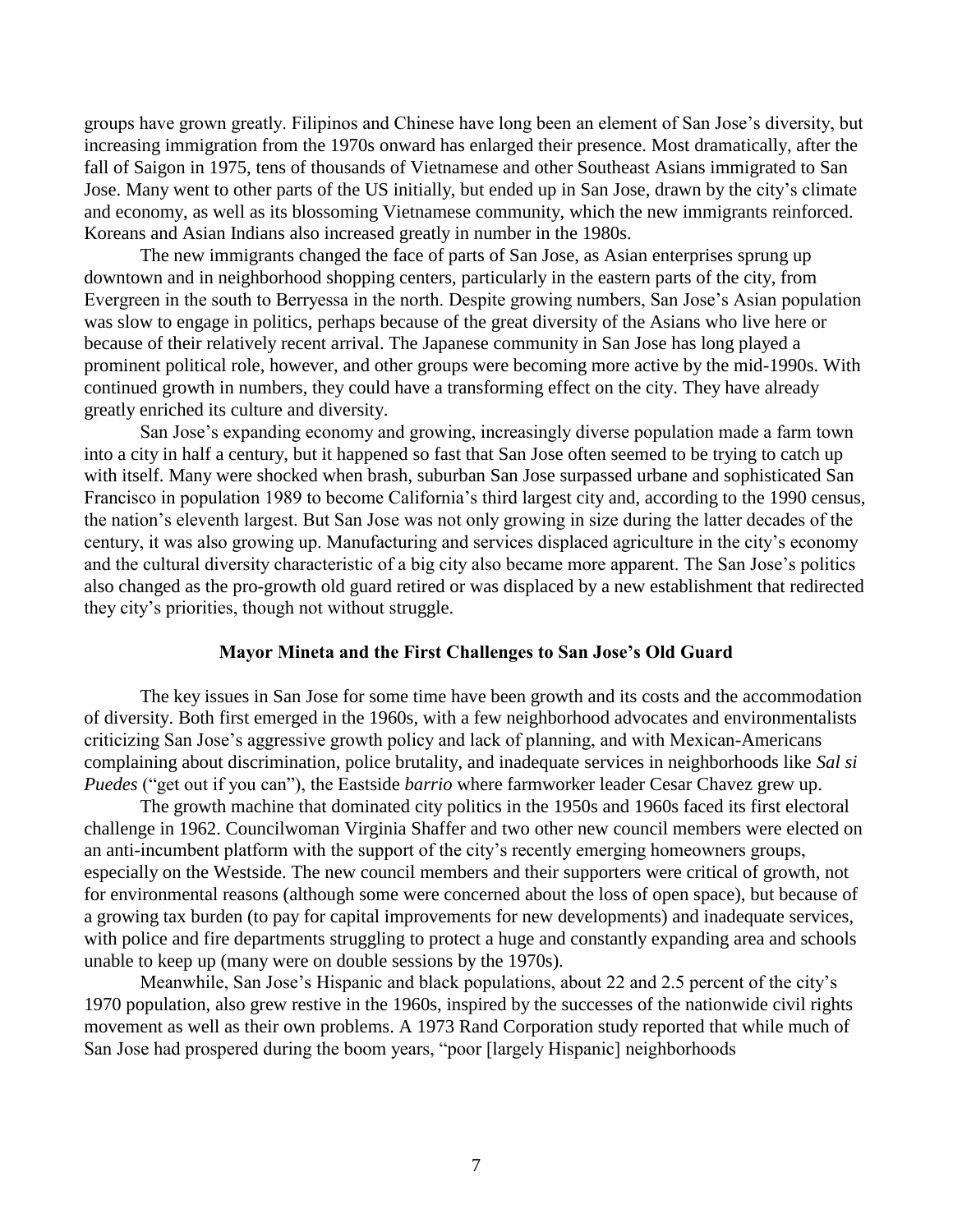[had]deteriorated relative to better-off neighborhoods, and segregation had increased."<sup>7</sup> Concerns focused on inadequate services, housing discrimination, and police brutality, as well as the lack of representation on the city council. No minorities had served on the city council since Mexico ruled San Jose. Partly to assuage this concern, in 1967 the council appointed Norman Y. Mineta, a young Japanese-American businessman well respected by the city's elite, to a vacant seat.

In 1969, homeowners and neighborhood activists elected a slate of three candidates to the council along with the city's first avowed environmentalist. City Manager Dutch Hamann, as politically shrewd as ever, saw the handwriting on the wall and resigned. The council replaced him with Thomas Fletcher, a nationally respected, thoroughly professional city manager. The new council and manager abandoned Hamann's aggressive annexation policy and enacted a new urban development policy that emphasized improvements within the city's existing boundaries before further expansion.

Mayor Ron James, a transitional figure between the city's old-guard business elite and its emerging new majority, fought some of the changes and adapted to others, but he decided not to run for re-election in 1971. James' heir apparent was Norm Mineta, who, after his appointment, had easily won election to the council in 1969 and who James had made his vice mayor. Political insiders also expected rambunctiously conservative Councilwoman Virginia Shaffer, a leader of the homeowners' revolt, to run, but she surprised the city by announcing that she would neither run for mayor nor for re-election to the council. In the end, Mineta faced no less than 14 opponents, but nevertheless won every precinct in the city and a total of 61 percent of the vote, making history as the first Asian to be mayor of a large American city. Janet Gray Hayes, a neighborhood and environmentalist candidate, was elected to the council in the same election. With Shaffer gone, Hayes was the only woman on the council. She strongly bolstered its new direction, however, and unlike Shaffer, Hayes was liberal on a wide range of issues. Later that year, the council also gained its first Mexican-American member since statehood when Al Garza, a teacher and community activist who had run for council against Hayes in the 1971 election, was appointed to the council seat vacated by Mineta when he became mayor. Although originally appointed by a pro-growth council and widely viewed as Ron James' protégé, Norm Mineta proved an independent as mayor, working with the new majority and adapting to a changing city. Neither pro nor anti-growth, Mineta was a moderate as mayor, even on minority issues. Mineta's liberal politics emerged slowly, mostly after he was elected to Congress in 1974, but as a Japanese-American who had experienced internment during World War II, he brought a new perspective on minority issues to the city council. Some critics felt he did so too cautiously, but his point of view was nonetheless considerably different from that of the council that had originally appointed him and more aggressive assertion of minority values might well have ended his electoral career at that point.

By late 1971, a majority of San Jose's city council and its city manager were mildly liberal and more concerned about both minority issues and problems of growth. "The voices of the builders and doers became lost in the many voiced demands of the users," a former mayor declared. "The veto was back."<sup>8</sup> The city was, indeed, changing direction, though very gradually, and while the attitude towards development was different, the city's continued growth through the 1980s suggests that it was hardly a veto. The new council majority was more cautious about growth, but it was willing to approve wellplanned developments and it was also often susceptible to the lobbying and campaign contributions of developers, many of whom exhibited formidable political skills.

Minority concerns came to a head in September 1971, when police stopped John Henry Smith, a black IBM research chemist, for a traffic violation and shot him when he tried to run away. What

<sup>&</sup>lt;sup>7</sup>Daniel J. Alesch and Robert A. Levine, "Growth in San Jose," Santa Monica: Rand, 1973, p. vii.

<sup>8</sup>George Starbird, "The New Metropolis," San Jose: Rosecrucian Press, 1972.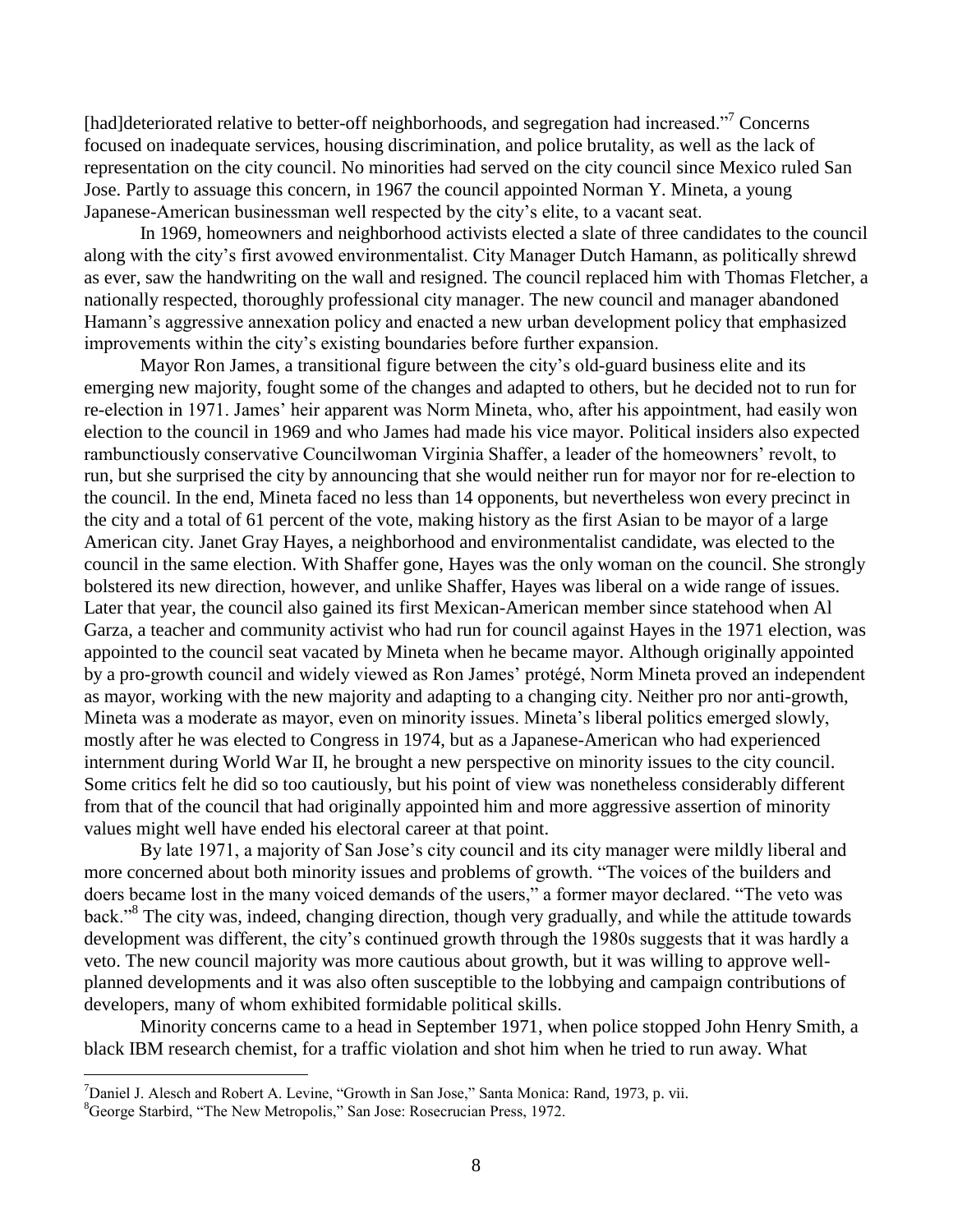actually happened is much disputed, but for San Jose's Mexican- and African-American communities, it was another in a chain of incidents in which white police officers mistreated minority citizens. Similar incidents had set off days of rioting in other cities in the 1960s. In San Jose, the outrage was channeled into political protest, with weeks of marches on city hall and turbulent council meetings. In public the council seemed unresponsive and much of the anger of the crowd was directed at its two minority members, Mayor Mineta and Councilman Garza. But the appearance of inactivity was due only partially to caution on the part of the council. It was also a result of San Jose's council-manager form of government, which limits council intervention on administrative matters. Demands to fire the police chief for wrongly alleging that the victim of the shooting had been under the influence of drugs, resulted in a letter of reprimand from the council, but the Police Officers Association challenged the letter in court and a judge ruled that the council lacked the authority for even so modest a measure. The council did, however, manage to appoint a blue ribbon committee to review police practices and some of their recommendations to improve training and community relations were eventually adopted.

These actions were insufficient, however, for those protesting the shooting of John Henry Smith and the state of police-community relations. Their frustration precipitated a movement to change the way San Jose's council was elected. Since 1916, the council had been selected at-large, so that each member was elected by and represented the entire city. This produced a council reflecting the majority of voters, but left minorities, particularly Hispanics, unrepresented. Although the appointments of Mineta and Garza were meant to assuage the concerns of minorities, both councilmembers had to look to the city's majority to win election, and sometimes did not seem sufficiently assertive to minority political activists. The push for district council representation failed initially, but finally won approval in 1978.

District elections and other reforms might never have succeeded, however, if not for the watershed confrontations between the city's old guard and a new generation of leaders in 1973 and 1974. Thomas Fletcher, the noted professional who succeeded Dutch Hamann as city manager in 1969, resigned in 1972, largely for personal reasons, although wrangling with the entrenched bureaucracy left by Hamann may also have been a stimulus. In choosing his successor, the council was under pressure from the old guard to pick Ron James, the former mayor who was then president of the Chamber of Commerce. The council's four-vote liberal majority, led by James' former protégé Norm Mineta, opted instead for Ted Tedesco, a respected professional who was then city manager of Boulder, Colorado. On the day of their decision, Mayor Mineta was called to the office of Joe Ridder, publisher of the *Mercury News,* who demanded that the council hire ex-mayor James. Mineta went back to city hall and, with the support of his three allies, voted to hire Tedesco. Their defiance of the old guard came as a considerable surprise to many in the community, particularly because Mineta himself had been groomed by Ron James and other establishment leaders who supported his appointment to the city council and viewed him as a local businessman and one of their own. But after his successful election to the council in 1969 and his impressive win as mayor in 1971, Mineta was sufficiently confident to act independently. His own liberal politics, shaped by his childhood experience of internment as a Japanese American and the inspiration of John F. Kennedy to become a Democrat, began to emerge. Campaign contributions from Japanese Americans across the country also enhanced his independence. But besides Norm Mineta's growing stature as a leader, it must have been obvious to him and the council majority that in hiring Ted Tedesco as city manager they were protecting their own power. Ron James, with a power base of his own, would have been difficult for the council to control, but Tedesco would be their own man.

Mineta and the council may also have sensed a shift in public opinion which became clear in the 1973 election. Residents of some of the newer parts of San Jose were upset that local schools couldn't accommodate their children without double sessions or temporary buildings. Doubting the will of the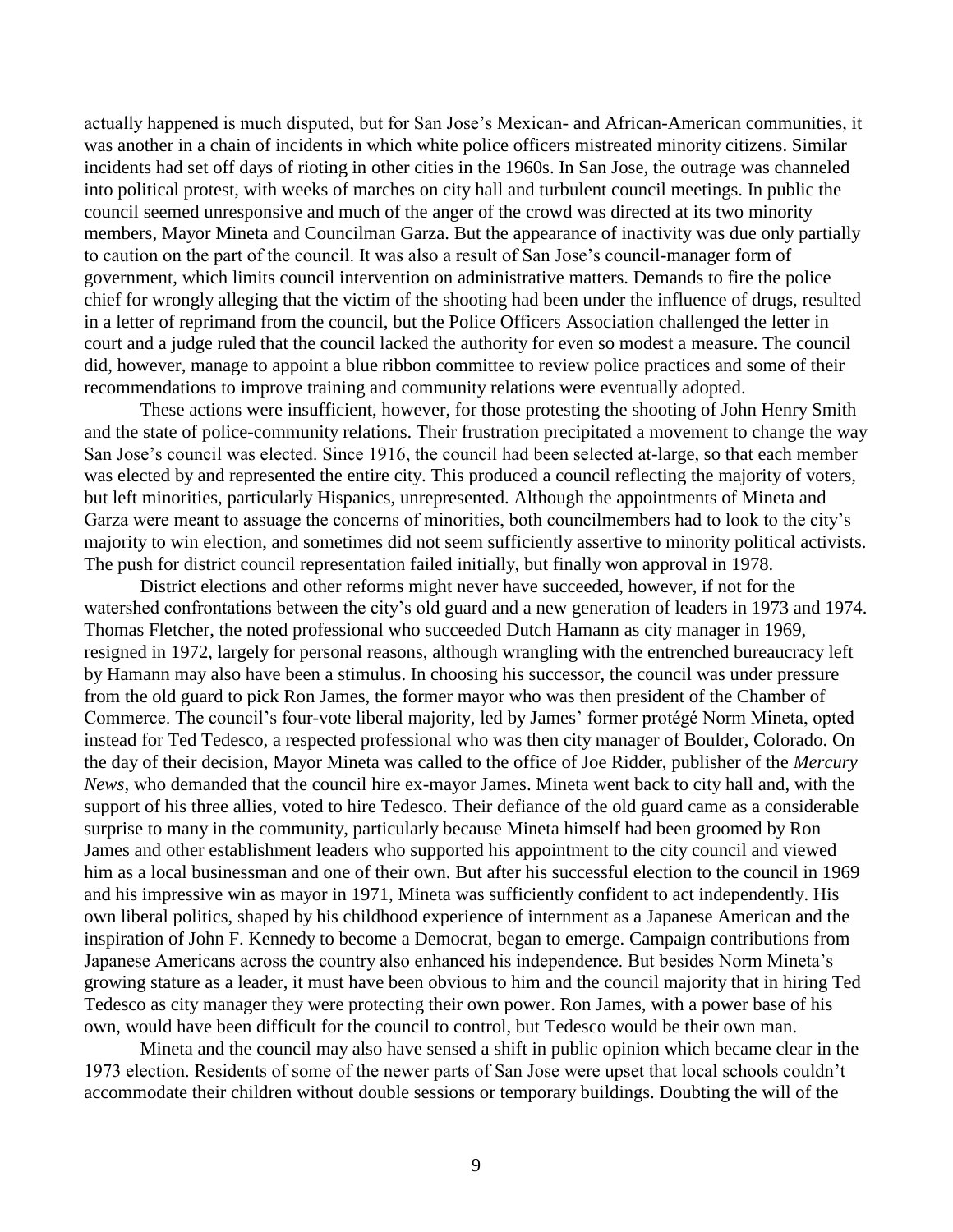city council to control growth, they circulated a petition and put an initiative measure on the ballot prohibiting new zoning for homes where schools were overcrowded. Their campaign in favor of what was labeled Measure B was purely grassroots, with no money for anything but flyers delivered door-todoor by volunteers. The opposition, almost entirely funded by home builders, outspent them 10 to 1 and also enjoyed the vigorous support of the *Mercury News.* The critics of growth won a narrow victory, however, having succeeded in connecting growth to people's lives in a way they could understand. The 1973 election was a turning point in San Jose politics, not only because of the approval of Measure B, but also because Susie Wilson and Jim Self, both of whom endorsed the initiative, were elected to the city council, firming up its controlled growth majority. Wilson, who served on the council until she was elected to the Santa Clara County Board of Supervisors in 1978, became the second woman on the council and an important ally and advisor to Janet Gray Hayes, as well as a crucial advocate of women's issues, particularly affirmative action hiring. Self, who also joined the liberal majority, made history by hiring Gene Lokey, a political consultant, to run his campaign—the city's first professionally run council campaign. Before 1973, local campaigns had been low-key and low-cost affairs, conducted by the candidates and volunteer or minimally paid campaign managers who organized signs, ads in the *Mercury News,* leaflets, and precinct walkers. After Self's campaign in 1973, campaigns became more professional, more sophisticated in their techniques (especially in the use of direct mail) and much more expensive. Before 1973, candidates spent might spend a few thousand dollars; by 1976, \$100,000 was more typical.

The victories of Measure B and Councilmembers Wilson and Self were themselves a result of San Jose's growth. They won because of the support of voters in the newer parts of the city, those most concerned about growth, while San Jose's older neighborhoods voted for more conservative candidates and seemed more accepting of growth. New residents had outnumbered old for some time, but only in 1973 did they begin to flex their political muscle.

## **Mayor Hayes and the Emergence of a New Establishment**

The city's political majority and policies had begun to change and the 1974 election confirmed and made permanent these changes in a showdown between the old guard and the new. Mayor Norman Mineta ran for Congress (he won and served until 1995) which produced a contest between Vice Mayor Janet Gray Hayes, a member of the council's new liberal majority, and Bart Collins, a retired chief of detectives and a pro-growth conservative. Collins was backed by the old guard leadership of the 1950s and 1960s, conservatives, builders, developers, and the *Mercury News*, which eagerly touted him not only in its editorial recommendations but also in news items about the race. Hayes was supported by neighborhood activists, environmentalists, liberals, and the city's emerging women's groups as well as Democratic party leaders (although the race was nonpartisan). The minority community, alarmed at the prospect of an ex-cop as mayor, also supported her. The candidates each spent about \$100,000 on the race, setting a new city record. Hayes' slogan, "Let's make San Jose better before we make it bigger," caught the city's changing mood, however, and she won, but by just 1678 votes. Her strongest support came from the heavily minority Eastside and from newer parts of town including Berryessa, Evergreen and the West Valley.

Hayes may have owed her victory to a seemingly minor change in the city charter approved by the voters in 1970. An earlier generation of reformers had concluded that the best way to keep partisan politics and the coattails of gubernatorial and presidential candidates out of local politics was to hold local elections in odd-numbered years separate from state and national contests. Such isolated elections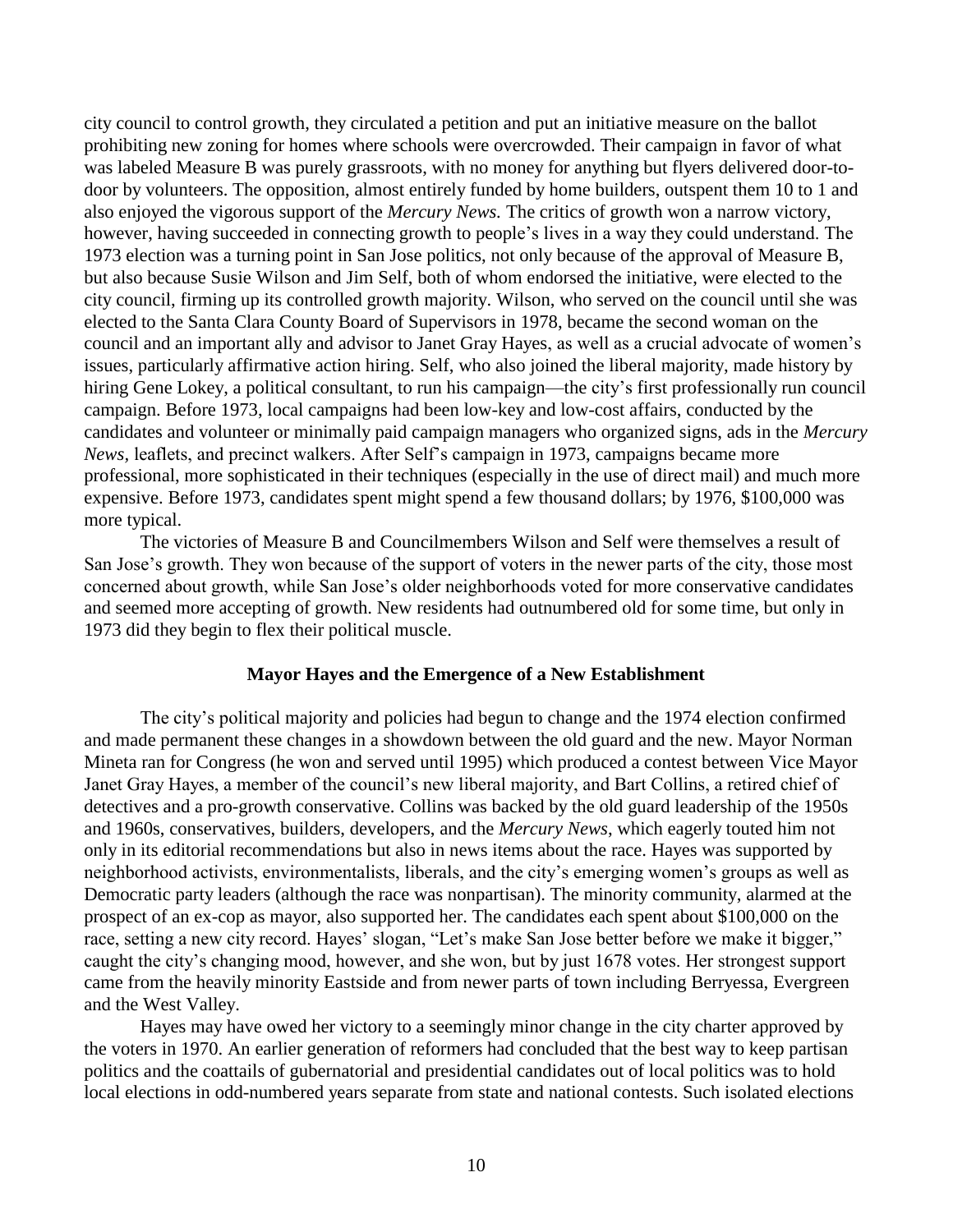may achieve this goal, but they also decrease participation because far fewer people turn out to vote solely on local matters, and they are expensive because the cost of holding the election isn't shared with state government. To save money, San Jose amended its charter to make its elections concurrent with state and national elections beginning in 1974. As a liberal Democrat, Hayes benefited from this change because it insured a higher turnout from her constituency. In isolated or off-year elections, those most likely to vote are affluent, well-educated, conservative, and Republican. But concurrent elections increase turnout and also draw in many more working class and minority liberals and Democrats. Voter turnout in San Jose's last isolated election in 1973 had been just 16 percent; in 1974 it quadrupled to over 60 percent. Given her constituency, Hayes needed that high turnout to win her narrow victory. Her conservative opponent would surely have beaten her if the election had been held separately, in an oddnumbered year.

But Hayes won and her victory made history. San Jose had already gained attention by electing the first Asian mayor of a major American city. Now it had elected the first woman mayor of a major American city. Even more than Mineta, Hayes was the center of media attention. That same year, Leona Egeland was elected to represent South San Jose in the state assembly, becoming one of the first women to serve there. By 1976, with a woman chairing the Santa Clara County Board of Supervisors and Susie Wilson serving as San Jose's vice mayor, local women proudly proclaimed San Jose the "feminist capital of the United States" and the national media took it up.

The elections of 1973 and 1974 seemed to confirm a new direction for San Jose, with a rejection of the old pro-growth policies and a more liberal council majority on social issues, but the electoral margins were close as were many council votes. But although the direction of the city had changed, it had not been reversed. Growth continued, with San Jose's population increasing from 445,779 to 629,442 between 1970 and 1980, but the city's territorial expansion slowed, with annexations totaling 20 square miles as compared to 82 square miles in the previous decade. But by the mid-1970s, the growth was better managed, with more thoughtful and rigorous planning and an emphasis on the development of areas within the existing city rather than in new annexations. Measure B forced improved coordination between the city and its school districts and heightened council and community awareness of providing for adequate services of all sorts before permitting new growth. During the terms of Mayors Mineta and Hayes, the city also introduced a "pay as you grow" tax on new construction, to fund the parks, streets and other facilities new areas needed. When rapid growth created traffic congestion in the Evergreen and Almaden areas of the city, the council put a moratorium on growth in these neighborhoods until roads could be built. In 1976, with the adoption of its first rigorous general plan, the city deferred growth in its southernmost region, the Coyote Valley, until at least 1990. From the 1970s onward, Coyote Valley has been the litmus test for growth control in San Jose, with pressure to develop the valley rising every few years, only to be turned back by Mayor Hayes and her successors.

By the mid-1970s, the city council was more liberal and sympathetic to minorities, but police community relations continued to be a problem. The issue came to a head again in 1976, when Danny Trevino, a young Latino, was shot by police investigating a complaint about domestic violence. The police thought Trevino was reaching for a gun that turned out not to be there. The police officers involved were ultimately cleared of wrong-doing, but as with the 1971 shooting of John Henry Smith, the minority community vented its frustration and anger through weeks of protest. Although at the time they felt the council was ignoring their protests, they helped bring about the firing of then-Police Chief Robert Murphy and the hiring of Joseph McNamara later in 1976. McNamara is widely credited with turning the department around, particularly in its relations with the minority community. During his fifteen years as chief, McNamara increased the hiring of minorities and women, improved training, and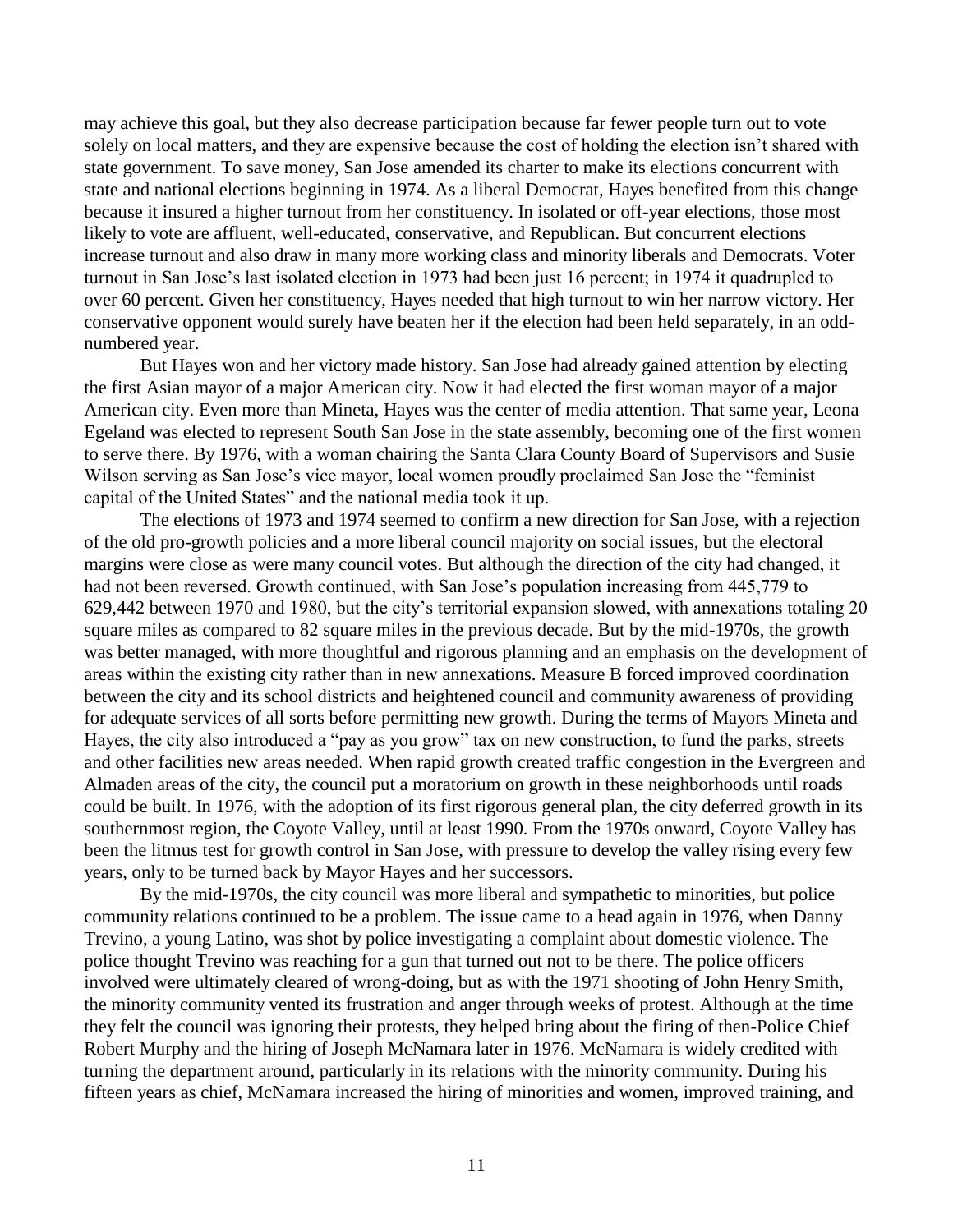opened up communications with the minority community. Mayor Hayes and the council liberals gave him solid support.

By 1978, the city's new direction seemed set, but that year brought a major challenge to Hayes and the new majority. Up for re-election, Hayes faced a serious challenge from Councilman Al Garza, who rallied the support of builders and developers as well as much of the Mexican-American community and won enough votes to prevent Hayes from winning re-election in the June primary. While they prepared to face one another in a November run-off, Garza and three other councilmen pulled a coup at city hall, out-voting Hayes and her two remaining allies to fire the city manager and push for development. The new majority, known as "the Fearsome Foursome" or "the Gang of Four," didn't last long, however. In the November election Hayes soundly defeated Garza and an ally of hers unseated another member of the Gang of Four. Earlier, a drunken run-in with the police had precipitated the resignation of another of the Gang. Hayes led the council in appointing Tom McEnery, a downtown property owner and member of one of San Jose's oldest political families, to fill the vacancy created by the resignation. Two years later Garza was indicted for taking a bribe over a land-use issue and resigned himself. The counter-revolution at city hall failed decisively.

While city hall busied itself with all these machinations, a quiet revolution was getting underway in the community, however. When John Henry Smith was shot in 1971, a small movement emerged with the goal of changing the way council members were elected to make them more responsive and representative. Since 1916, city council members had been elected "at large," so that each one represented the entire city. To those protesting police-community relations, this often meant council members could ignore parts of the city—especially those where minorities were predominant—as long as they could keep the majority happy. Although minorities (mostly Hispanic) were almost a quarter of the population in 1970, the majority was clearly white and middle class, as was the city council. Most council members were businessmen or attorneys, and between 1950 and 1975, 74 percent of the city council members had lived in just two neighborhoods.<sup>9</sup> The only minority persons to serve on the council—Norm Mineta and Al Garza—were appointed by the white council majority and needed the white voter majority to win election and stay on the council. To many of the protesters, this compromised their ability to represent the minority community, a community which had gained political training through the citizen participation required by the federal government in the 1960s War on Poverty, the 1970s Model Cities Program, and others. The activists eventually concluded that at-large or citywide elections should be replaced by district elections, with each candidate running in and representing just a part of the city. This, they hoped, would insure at least a few council members who represented them directly and who were not dependent on the city's white majority. They also hoped district elections would make campaigning easier for grassroots candidates running in smaller constituencies. San Jose had grown so large that candidates without a lot of money and the support of the conservative, pro-growth *San Jose Mercury News* stood little chance of winning. A candidate running in a district election, however, would need to reach fewer voters and could rely more on volunteers and less on costly advertising and newspaper support.

The supporters of districting launched a petition campaign aimed at putting their proposal to the voters through an initiative to amend the city charter. Although not part of San Jose's political mainstream, they weren't completely out in left field. In 1972, a charter review committee appointed by the city council and made up of establishment attorneys, business leaders, and moderate community activists recommended a change to district elections, too, along with a San Francisco-style strong mayor.

<sup>&</sup>lt;sup>9</sup>Jack Corr and Fred Keeley, "San Jose City Charter, A Bicentennial Proposal," 1976, p. 17.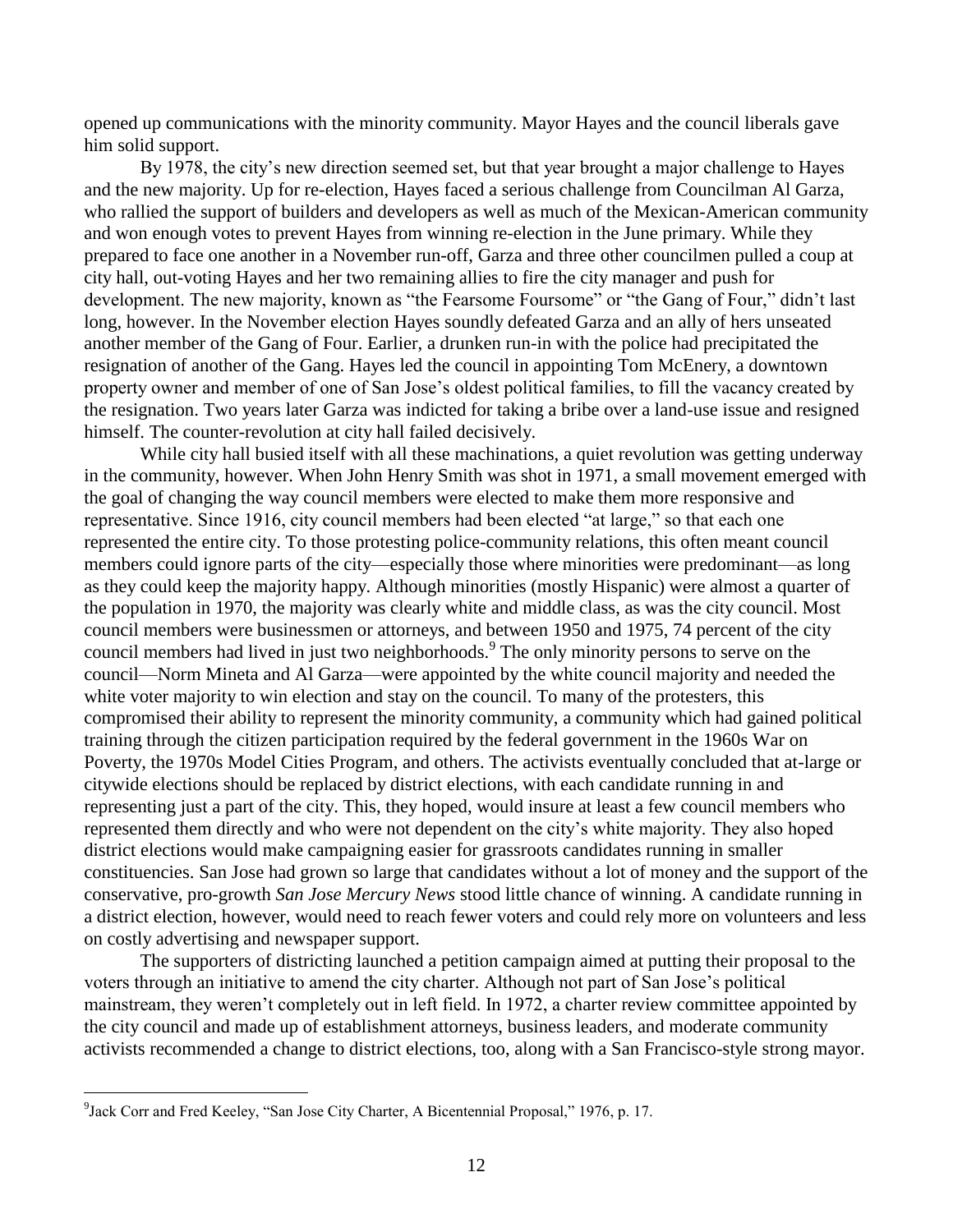The city council voted to put the proposals of both groups on the ballot, but then the old guard, including six former mayors, pressured the council into dropping the proposals. Feeling betrayed (especially by then-mayor Mineta), the districting advocates tried to revive their petition drive, but failed to gather enough signatures by the deadline. The districting movement, demoralized, faded away, although only temporarily.

Meanwhile, a new political force was emerging in the city: neighborhood groups. During the years of rapid growth, hundreds of thousands of new residents had settled in San Jose. But the growth that brought them to San Jose had stretched city services thinly and infrastructure construction, including schools and highways, had not kept up with growth. The new arrivals, many of whom were well educated, middle class professionals, worried about police and fire response times in the sprawling city, having their kids on double-session in schools housed in temporary buildings, and about traffic congestion and lack of nearby parks. Their expressed their discontents politically. In 1973, they forced growth control on the city with Measure B; in 1974, they were crucial to the election of Mayor Janet Gray Hayes and a controlled growth council. But they also organized neighborhood groups around issues. In new parts of town, they organized because of what they viewed as inadequate services, while older neighborhoods got together because they felt neglected and their services had declined. By 1978, San Jose boasted 118 neighborhood and homeowner groups—one for every 5000 residents, a high ratio for such a new city.

Between 1974 and 1976, the movement for district council representation was given impetus by two city programs. Projects 75 brought citizens together to plan capital or infrastructure improvements for their neighborhoods, while General Plan 76 gave them a say in long-range land-use planning. Both were organized by "planning areas" which paralleled what would become electoral districts. By attempting to draw citizens into the process and gain their support, the city administration and council had unintentionally introduced activists to one another and helped build district identities, as well as generating leaders with a citywide network.

Many of San Jose's new neighborhood activists and their organizations felt as neglected as the city's Mexican-American minority did, having never had a council representative who lived in or even seemed familiar with their area. Many were also vehemently anti-growth and believed that the high cost of citywide campaigns gave developers undue influence through campaign contributions. These neighborhood activists proved ready recruits when the district election movement was revived.

The event that precipitated that revival was the police shooting of Danny Trevino in 1976. Again frustrated by council inaction, the district activists went back to work. This time they carefully cultivated alliances with a wide spectrum of groups and interests. They easily won the support of established minority organizations as well as the Central Labor Council, the umbrella organization for all the city's unions. The latter was important because labor had not endorsed districting before and because the unions had money and credibility. The city's emerging women's groups added their endorsement, readily grasping that women would have a better chance of winning office in smaller-scale, cheaper elections. And perhaps most importantly, many neighborhood activists joined the districting bandwagon.

While some supporters of districting were lining up the support of such groups for a possible initiative to amend the city charter, others participated in another council-appointed charter review committee. The committee had been created by a mayor eager for more power, a city council hoping for better pay, and a city manager who wanted to loosen up the civil service system, but the committee chose to focus on district elections and in May of 1978, they took their proposal to the city council. The community coalition in favor of district elections set aside their own plan to rally support for the committee's proposal and the council voted to put the plan on the November ballot.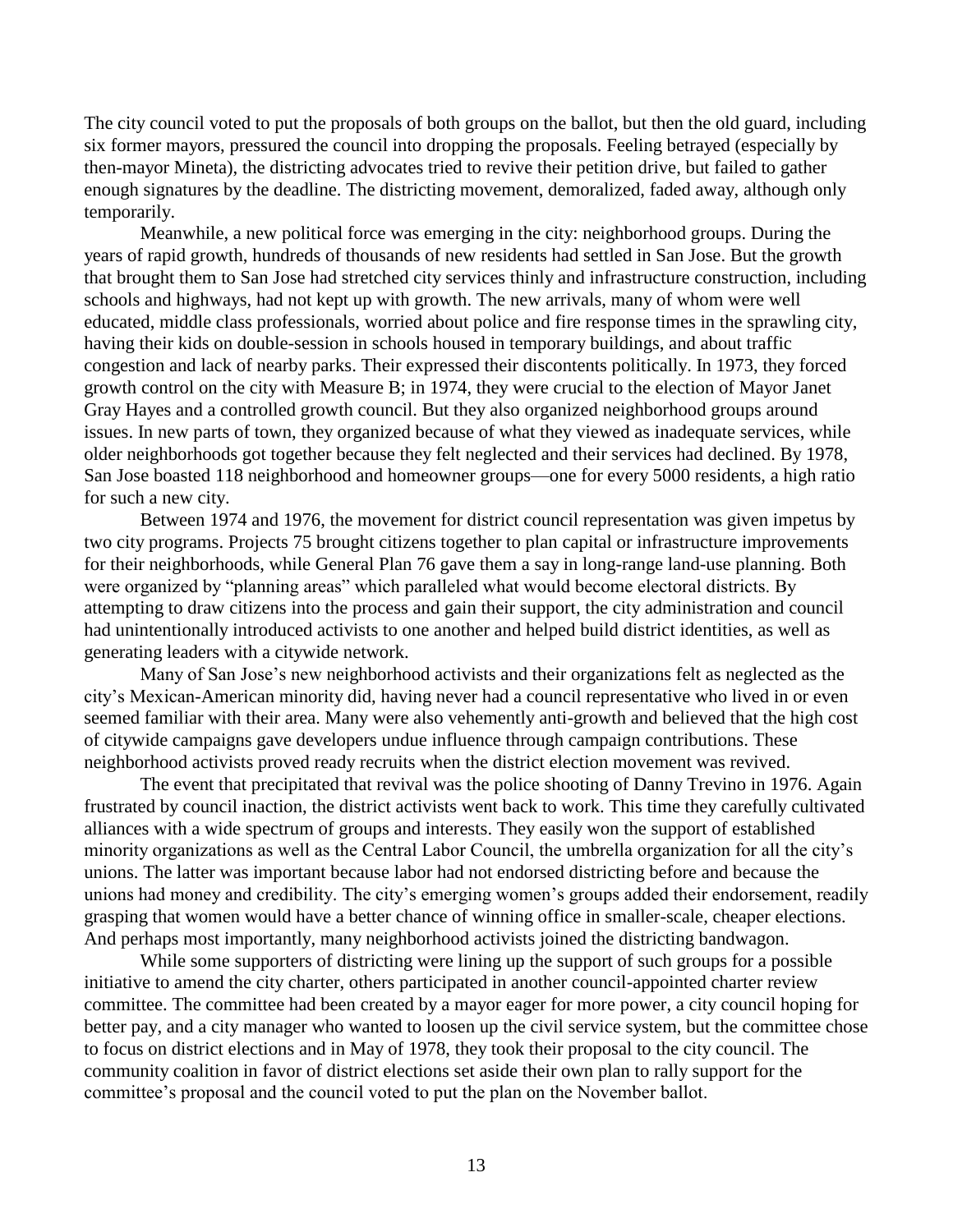During the campaign a broad and formidable coalition in support of district elections emerged, including minority community groups, neighborhood activists, environmentalists, unions, women's groups, many elected officials and much of the city's Democratic party leadership. Opponents were fewer in number, but included members of the city's old guard, the Chamber of Commerce, and the city's powerful builders and developers, who provided most of the funds for the anti-districting campaign. *The San Jose Mercury News,* which most people expected to be rabidly opposed to district elections in accordance with its traditional pro-growth conservatism, surprised the community with balanced coverage on its news pages and a only brief editorial recommendation against the proposal. Those opposed to district elections argued that they would bring fragmentation and conflict to the city council, with no one except the mayor taking citywide concerns into account and voters allowed to choose only one representative instead of the entire council. "I want the whole damn bunch responsible for my neighborhood," declared a powerful attorney, "I don't want just one."<sup>10</sup> Proponents of districting countered that many neighborhoods felt they didn't have even one representative under the at-large system. The at-large system only provided for elites and deep-pocket developers who funded the expensive citywide races.

On election day, district representation was approved by the voters with 52 percent voting yes and 48 percent voting no. Strongest support came from minority and liberal areas and from the most recently developed parts of the city; opposition was concentrated in the city's most conservative and affluent areas which had been well represented with the at-large system.

The first actual elections by district occurred in 1980 and most of the hopes of the district proponents came to fruition. Campaigns were much cheaper, with winning candidates spending an average of \$25,800 (as compared to over \$100,000 for the last at-large races). A majority of the newly elected council were women—a first in San Jose that gave more legitimacy to its claim to the title "the feminist capital of America." One of the women was Mexican-American and another was black, the first minorities to gain seats on the council by direct election rather than council appointment. Several neighborhood activists were also elected. The goal of making the council more representative had been attained, although other goals of districting, such as cutting campaign costs would be debated in the future as, even with districting, candidates spent more and more.

Also in 1980, the voters approved full-time pay for city council members, with the amount to be set by a new commission. As a result, council salaries were increased from \$4,800 a year to \$15,000, with the mayor earning \$20,500 (in 1995, their respective pay was \$54,400 and \$82,500). Approval of full-time pay was a vote of confidence in San Jose's city council, despite the turbulence of the 1970s and of faith in their new district representatives. It was also a recognition that unlike council members in the 1950s and 1960s, most council members in the 1970s worked full time at their jobs and the voters expected them to do so, particularly when they had problems in their neighborhoods. Full-time pay was also part of the evolution of a more professional city council. Council members had budgeted funds for personal staff to assist them with research and constituent service since 1973, and in 1978 Mayor Hayes organized the council into committees to develop more policy expertise and work towards the resolution of issues prior to council meetings. Full-time pay, staff and committees, along with district elections and an increasing focus on the mayor rather than the city manager as the city's leader, tilted the balance of power from the city manager and the bureaucracy towards the mayor and council.

In this regard and many others, the 1970s were a turning point in San Jose politics, as the old guard that built the city in the 1950s and 1960s lost control to a new generation. The transition started

<sup>10</sup>*San Jose Mercury News*, October 15, 1978.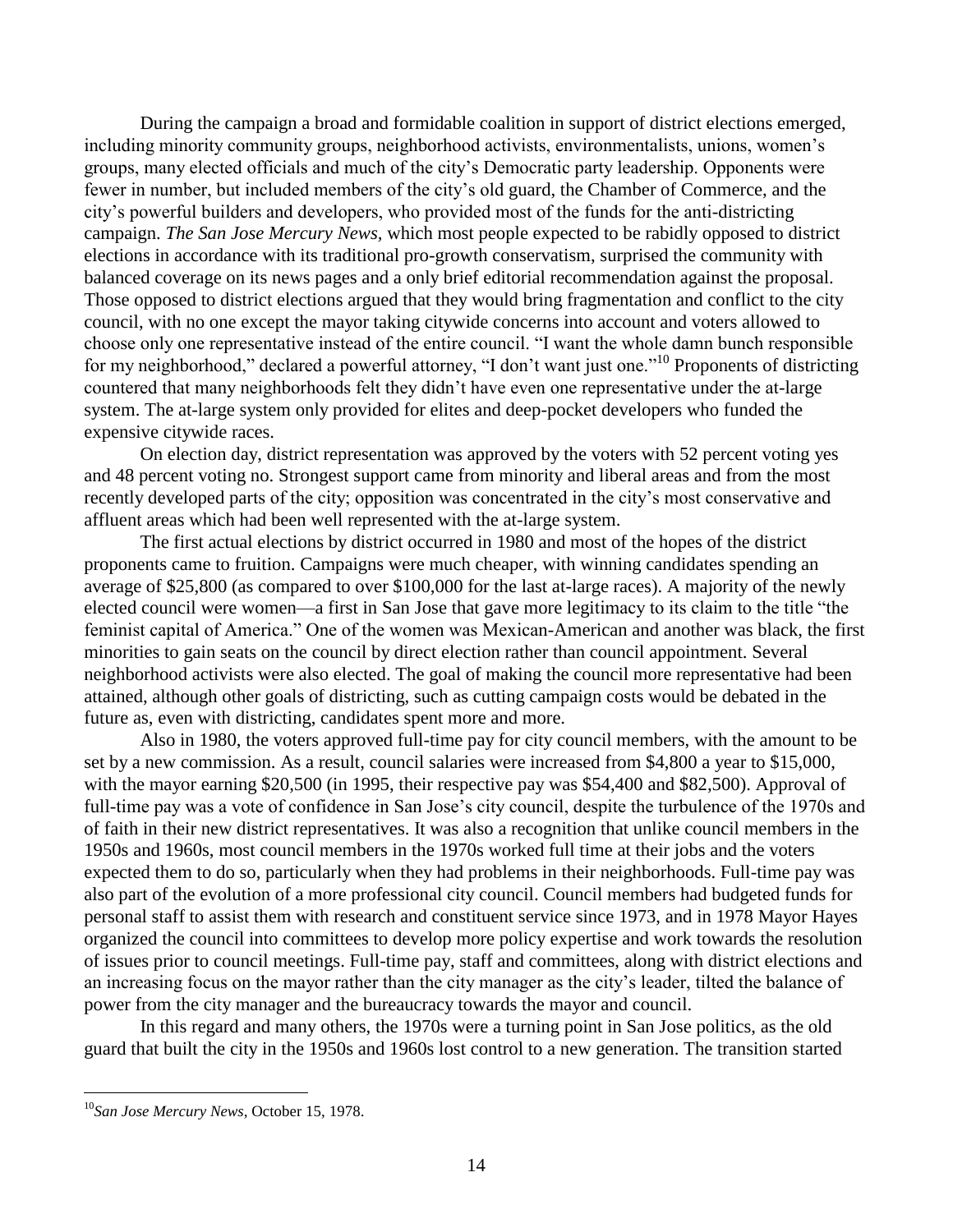with the election of Mayor Norman Mineta, but was fixed by the 1974 and 1978 elections of Mayor Janet Gray Hayes and by the change to district council elections. The 1974 shift of local elections to coincide with state and national elections, which greatly increased voter turnout and broadened participation, was a key factor in the victories of the city's new establishment.

The shift in power to the new San Jose was further insured in 1977 when the family-dominated Ridder Corporation merged with the Knight newspaper chain and management of the *Mercury News* changed. The highly biased news coverage of the old *Mercury* under its imperious publisher, Joe Ridder, was replaced by far more objective and professional reporting and editorials that were no longer reactionary—some even thought they were liberal. The newspaper's enthusiasm for growth was considerably tempered and its responsiveness to the city's old guard was reserved, as illustrated when the city manager organized a "march on the Mercury News" by the city's business elite to lobby the newspaper to oppose district elections in 1978.<sup>11</sup> Whereas Joe Ridder's *Mercury* would have bashed districts in both news and editorial coverage, the new, corporate *Mercury* under Tony Ridder, played the issue straight and serious on its news pages and offered only mild editorial opposition. That same year the *Mercury* played a key part in the downfall of "the Gang of Four" councilmembers who took control of the council away from Mayor Hayes and endorsed the re-election of Hayes, who the newspaper had opposed in 1974. The *Mercury,* always a key player in city politics remained so, shifting from being a pillar of the old establishment in the early and mid-1970s to a pillar of the new establishment at the end of the decade.

Exemplifying both the new establishment and the new *Mercury*, the newspaper published a carefully executed study of power in the city in 1979.<sup>12</sup> The study revealed a very different set of power holders than might have been found a decade earlier. The 1979 study named forty powerful individuals, of whom 23 were businessmen, 14 were public officials, and 3 were grassroots activists (a minority leader, a union executive, and a professor). Few of those listed had been leaders before the 1970s and even fewer were developers, who were commonly thought to be running San Jose. Among the ten people considered most powerful were two former mayors, representing the old guard, as well as the two mayors of the 1970s, Mineta and Hayes, from the new establishment. "Silicon Valley" was represented in the top ten by David Packard, judged a power in San Jose even though he did not live in the city. Known as an advisor to Mayor Janet Gray Hayes, Packard had recently helped fund an expansion of San Jose State University's stadium and, most notably, had formed the Santa Clara Valley Manufacturing Group, which was already making an impression on local politics. The new *Mercury* was also well represented in the top ten, with both its new publisher and editor. The *Mercury* power study revealed a city in transition, with elements of both an old and new elite, but with a distinct tilt towards the new, as every election in the 1970s confirmed.

But if the new establishment that was emerging was liberal, it was severely tested in the early 1980s. The city council, for example, approved a gay rights ordinance in 1979 (before district elections), but local Christian conservatives, in an impressive display of grassroots organizing, petitioned to put the measure on the ballot for voter review and succeeded. In the June 1980 primary election, San Jose voters rejected the ordinance. The city's new liberal establishment feared the rise of the religious right, which also supported two successful district council candidates in 1980 and most local political leaders backed away from homosexual rights issues. Over the years, however, it became clear that religious conservatives were not a major force in San Jose politics, despite their potential, and as gay and lesbian

<sup>11</sup>Philip J. Trounstine and Terry Christensen, *Movers and Shakers*, New York: St. Martin's, 1982, pp. 126-127.

<sup>12</sup>The study is reported in Trounstine and Christensen, *Movers and Shakers.*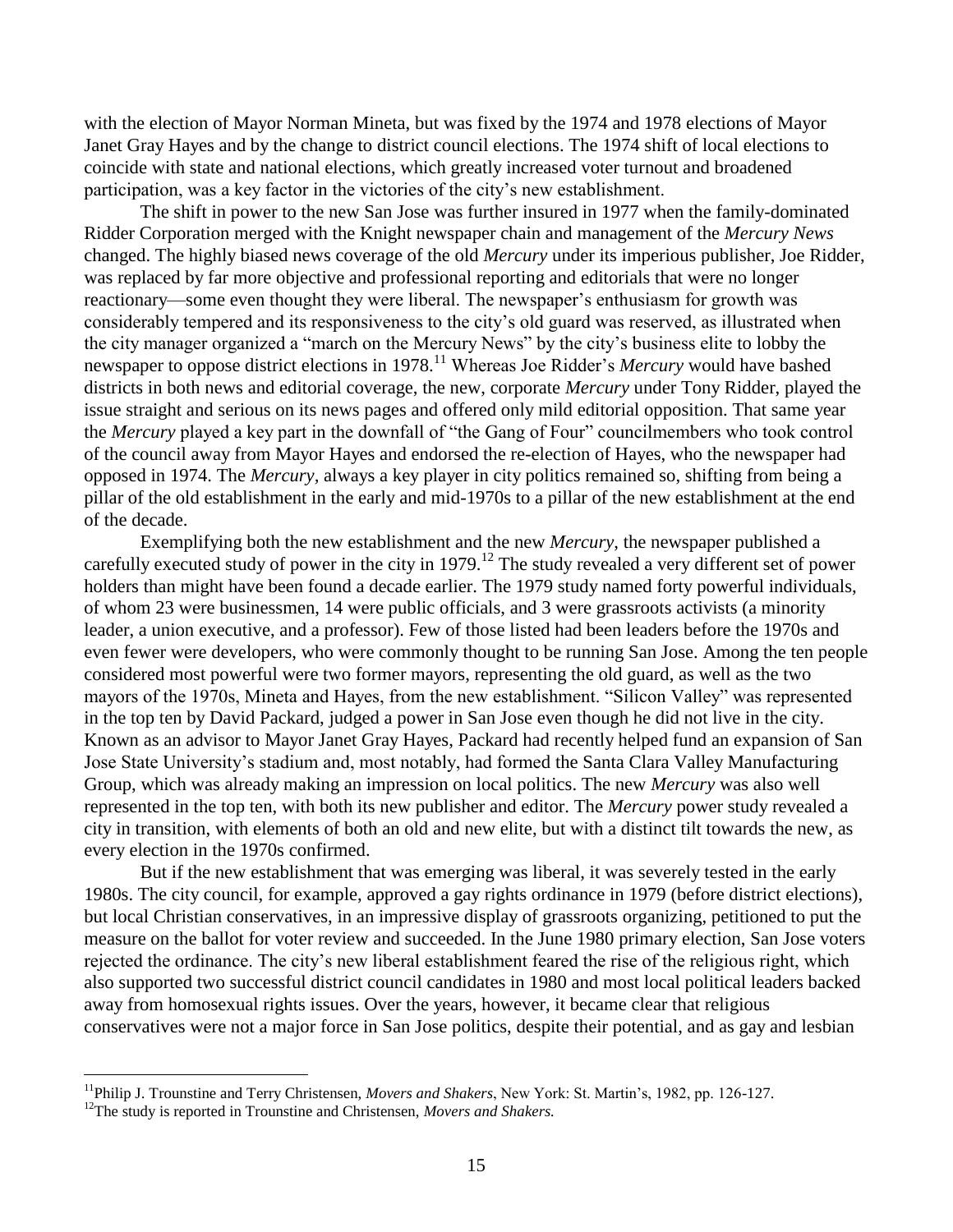political organizations emerged in the 1980s and eventually gained allies and supporters among local officeholders.

The new establishment was further tested in 1981, when city workers went on strike over pay. Comparable worth or equal pay for similar work was a key issue in the strike. A city-commissioned study had demonstrated that job categories that employed mostly women paid less than equivalent job categories that employed mostly men. The boast that San Jose was "the feminist capital of the nation" was put to the test. The strike had been building for some time, as city workers sought to defend themselves and the services they provided from budget cuts brought by Proposition 13, the statewide 1978 initiative that greatly reduced the city's property tax revenues. Despite the resistance of the city manager and some reluctance on the council, the strike succeeded. Although widely seen as a victory for the city's women workers on comparable worth, sociologist Paul Johnston points out that broader issues were involved, and the real victories on comparable worth came over a long period of time.<sup>13</sup> To achieve these victories, the women workers built alliances with others in a successful effort to broaden their support base. Having a majority of women on the city council aided the cause, especially when the national spotlight turned on San Jose. Favorable media coverage from the previously anti-union *Mercury* also helped. The union assured the long-term success of the comparable worth movement by supporting Tom McEnery, a councilman at the time of the strike, in his successful 1982 campaign for mayor.

But these events weren't the only ones to shake up the new city council as Mayor Hayes approached the end of her term in 1982. Controlling growth became an issue once again when improvements to the city's sewage treatment plant became necessary after a series of summertime sewage spills at the height of the canning season. San Jose was on its way to becoming the capital of Silicon Valley, but in the early 1980s, several canneries from its recent agricultural past remained. Combined with new growth, their effluent, though less than planned for, repeatedly strained the system. After a series of spills, the state ordered an expansion of the sewage treatment plant's capacity. The city then grappled with how to meet this need.

Councilman Tom McEnery argued that another way to deal with the sewage problem was by carefully managing and prioritizing growth. His arguments were staunchly resisted by other members of the council and by developers, building trade unions, industrialists and others in the business of growth, including the Santa Clara Valley Manufacturing Group representing the big Silicon Valley companies. In a career-defining speech to the San Jose's powerful downtown Rotary Club, McEnery denounced "the sewer lobby" as "a friendly coalition of ignorance, apathy and expediency.<sup>14</sup> Initially, McEnery won some support, but in April 1981, he was on the losing end of a council vote to increase fees and fund a modest expansion. Over the course of the next year, however, it became clear that the council had been misled by the city administration, either through ineptitude or by intent, and instead of \$22 million, needed improvements would cost over \$100 million. A reluctant council approved the necessary fee increases, but they also imposed on-going evaluations of the impact of new development on the city's sewage treatment facilities. The "sewer lobby" may have won, but Tom McEnery had emerged as a leader on growth control and the credibility of the city's top administrators had been mortally wounded.

As this issue was being played out in 1982, the race to succeed Janet Gray Hayes as mayor was underway. Hayes might not have chosen to leave office, but San Jose's charter limits its mayors to two terms, so her time was up. Like her predecessor, Norm Mineta, she moved the office of mayor forward in important ways. She made history as San Jose's first woman mayor and the first San Jose mayor to

<sup>&</sup>lt;sup>13</sup>See Paul Johnston, *Success While Others Fail*, Ithaca, NY: ILR Press, 1994, for a complete study of the comparable worth movement in San Jose.

<sup>14</sup>*San Jose Mercury News*, April 5, 1981.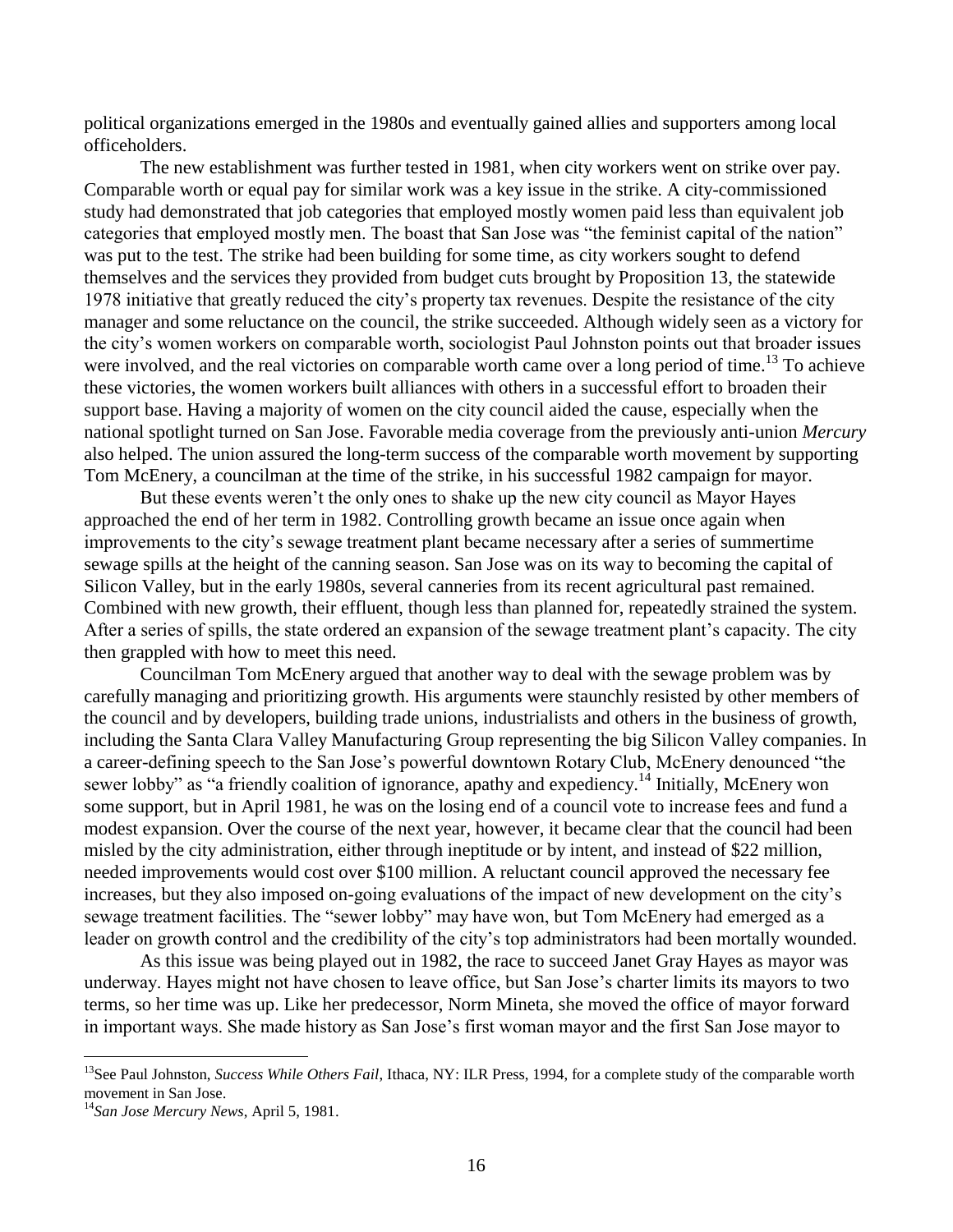serve two full terms in the  $20<sup>th</sup>$  Century. That gave her enough time to leave a mark, and she did. With her allies on the council, she helped make San Jose's growth responsible, presiding over the enactment of a general plan that set priorities for managed growth. She also led the city in improving policecommunity relations and affirmative action programs for city employment. And she led in the development of a more professional, full-time council. Through it all, she fought constant battles against the old guard and within the new establishment. She lost more battles than the mayors who preceded or followed her, but she presided over a turbulent time in the city's history, before a new consensus had emerged. Critics said she wasn't consistent on growth and other issues and that she was too timid in exercising her authority and leadership. The office of mayor had little authority at the time, however, which made strong leadership difficult. She was nevertheless immensely popular with the public when she left office and even a decade later she remained one of the best known and best-liked politicians in the city.

### **Mayor McEnery: San Jose Grows Up**

Hayes was succeeded by Tom McEnery, councilman for the central district and scion of an old San Jose political family with downtown property. McEnery was supported by downtown interests, labor, Democrats, advocates of controlled growth, neighborhoods leaders, minority activists, and the *Mercury News*, combining both the city's old and new establishments. He was challenged by Claude Fletcher, the councilman for the affluent Almaden district and a Republican who was well-connected to the community's then-surging religious right. "A mayor for the whole town, not just downtown," Fletcher's signs insisted, but McEnery's downtown focus didn't bother voters, who gave him a 62% election victory.

Even before he took office, McEnery's mettle was tested when one of the city's most potent developers raised the perennial issue of opening the Coyote Valley to development. The city council and mayor-elect stood firm, but they conceded the creation of a task force to consider economic development and the need for large sites for industry. McEnery chaired the task force which, with the Santa Clara Valley Manufacturing Group playing a key role, agreed to permit large-scale industrial development in the Coyote Valley. Although some environmentalists and some neighborhood leaders condemned the task force recommendation as a sell-out, proponents argued that selective industrial development would generate tax revenues and jobs and reverse Santa Clara County's traditional northward-bound commute. The recommendations were eventually adopted and included in the city's new general plan in 1984, but throughout McEnery's terms as mayor the city held firm on maintaining an urban reserve in the Coyote Valley and rejecting housing development.

McEnery's 1983 assumption of the office of mayor was marked by a symbolic "Mayor's Unity Breakfast" that brought all the elements of the his electoral coalition and the larger community together. This event became a tradition at which the mayor gives an annual "state of the city" address (McEnery's successor, Susan Hammer, switched the event to early evening for television broadcast). The pomp and ceremony of the very first such event made it clear that McEnery's mayoral style would differ from those of his predecessors. Whereas Mineta and Hayes operated as leaders of the council (sort of like the Speaker of the House of Representatives), McEnery's mayoral style was more presidential. This shift reflected McEnery's personality, as well as his leadership skills, but it also had firm political sources. Unlike Hayes, McEnery was elected with the support of a broad coalition and a big majority of the voters. He also was the first mayor to be elected since council representation had shifted to districts, so he alone represented the whole city. He had a few key allies on the council in the beginning and he built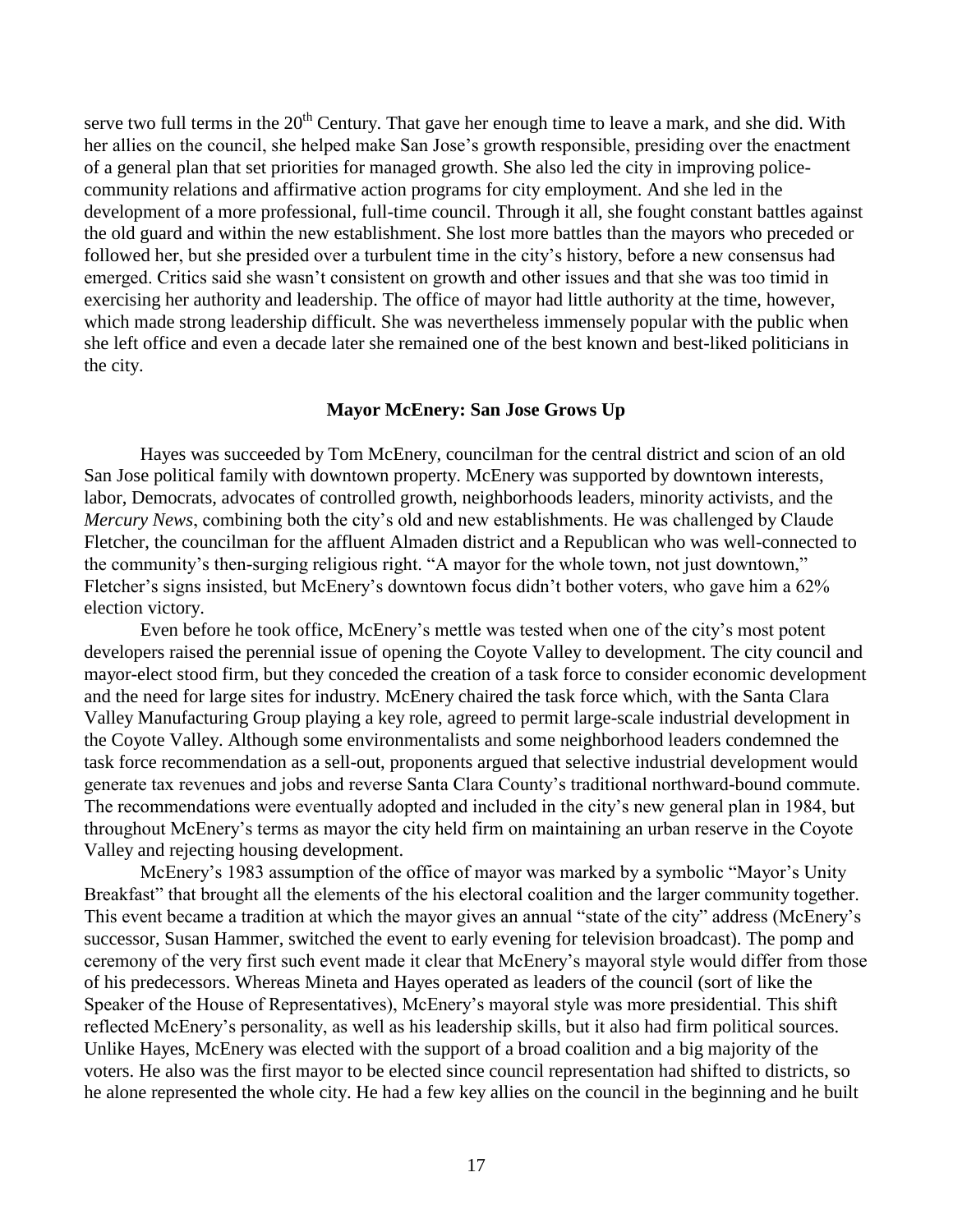that alliance into a stable majority that resulted in very few losses during his two terms of office. But McEnery's effect on the office of mayor went beyond style and political support to include the official power of the office as set out in the city charter.

The power of the mayor had increased gradually under Mineta and Hayes, with high-profile elections and more media focus. District elections and council committees introduced by Hayes also enhanced the role of the mayor. More than his predecessors, however, McEnery asserted the authority of the mayor over the city manager, pushing the manager who had presided over the sewage fiasco to resign and replacing him with a manager more attuned to McEnery's own agenda and that of the council, with whom the mayor shares authority over the manager. As in other growing cities across the Sunbelt, the mayor and council found themselves subject to increasingly diverse constituents with varied and urgent demands and felt the city bureaucracy, insulated from these demands, was not sufficiently responsive. Now full-time, salaried, and supported by their own staffs—the mayor's numbered 18 under McEnery they became more assertive. This trend was accelerated when in May, 1984, it was revealed that the city's financial managers had lost \$60 million in bad bond investments. They had done so in violation of council policy, yet the mayor and council found themselves out front taking the heat for the fiscal disaster. Several of the city's top administrators lost their jobs over the fiasco, but the mayor and council members later won re-election, so the voters seem not to have held them responsible. All of them were traumatized by the event, however.

But investment losses and sewage spills weren't the only dramatic problems for San Jose in the 1980s. The city's liberal establishment was shocked and embarrassed by a 1984 federal court desegregation order for schools in the San Jose Unified School District. The case had been in progress since 1971, but previous court rulings had accepted the school district claims that segregation came from housing patterns, not school policy. The school district responded to the 1984 ruling with specialized magnet schools that would attract students from different areas. Busing would be required, but it was hoped that the attraction of the magnets would make it mostly voluntary. Mayor McEnery, whose own children were in private schools, condemned the plan, but since the city had not governed education since the turn of the century, his opposition had no authority. Eventually the parents who brought the law suit and the school district agreed on a plan that the court approved. School opened in 1986 with 75 percent of the students in the district enrolled in desegregated schools and with no protests. Progress has continued since then, but district schools were still being monitored by the federal courts in 1995.

While the courts dealt with desegregation, city hall brooded over its own recent crises and in 1985, the council appointed a charter review committee with specific instructions to review the city's form of government. Several council members and the mayor urged the committee to strengthen the authority of the council and the mayor and some favored the adoption of a strong mayor form of government, which previous charter review commissions had recommended but which had never been put before the voters. The committee balked at such radical change, however. Some members felt the voters would react negatively and others believed the council-manager system was best anyway. They compromised on a package of modest reforms that further empowered the mayor and council while retaining the city manager. Their proposals increased the role of the mayor and council in the budgetary process, gave the mayor the right to nominate candidates for city manager, and made the manager's appointments of department heads subject to council approval. They also strengthened the role of the auditor in assessing the performance of city agencies and created an office of policy analysis to help the council evaluate programs and an office of public information under the mayor's control as the primary communicator between city hall and the public. The voters approved the changes in November and by December, McEnery was vigorously implementing them.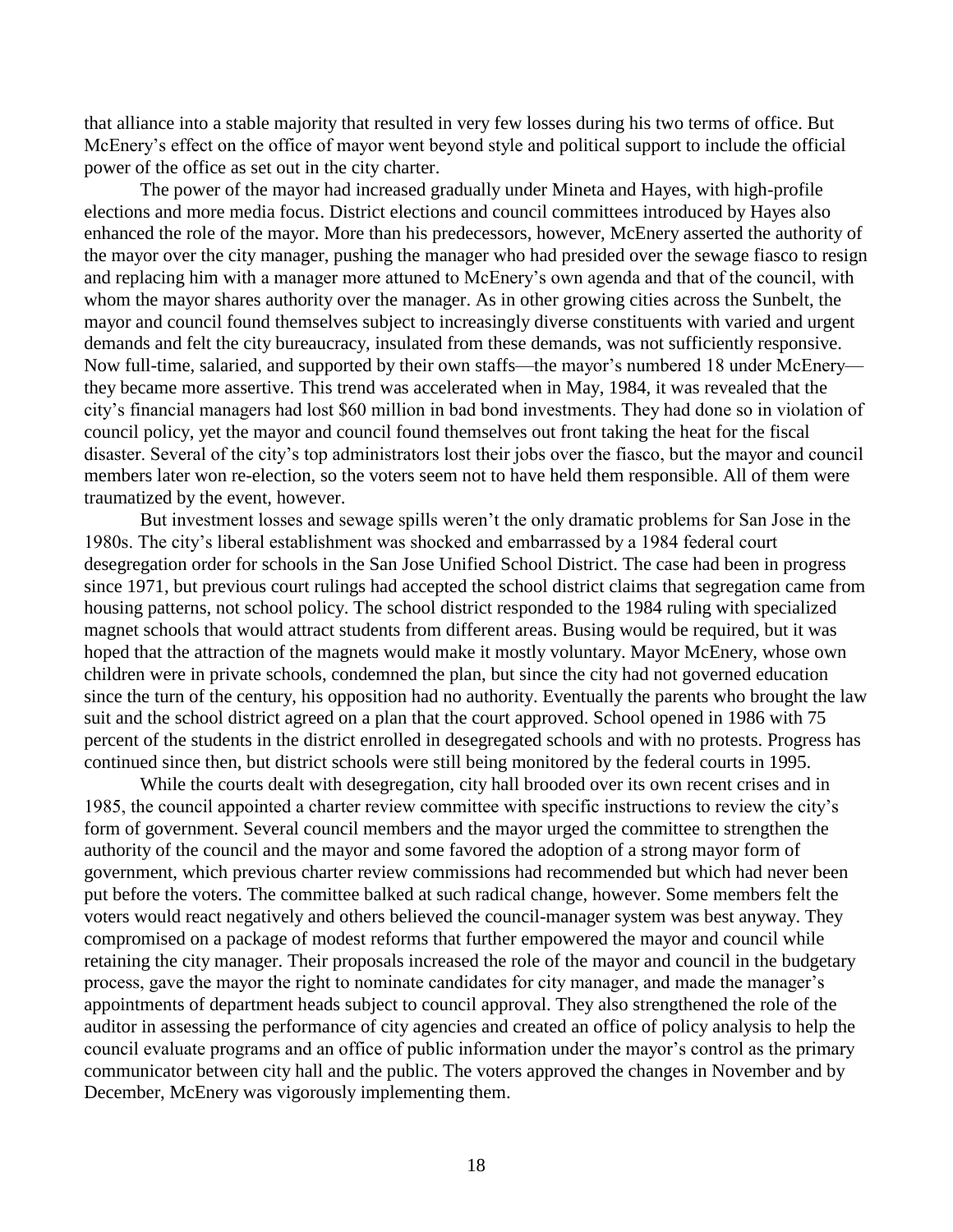He had already easily won re-election with 63 percent of the vote in June 1986. With his second big plurality, strong allies on the council, continued media support, and expanded authority under the new charter, McEnery continued in his second term to make the office of mayor more prominent and, some said, imperial, with insiders referring to him as "Lord Tom." McEnery's detractors viewed him as arrogant and elitist, but none denied that he built on the work of his predecessors as mayor to alter the office and the public's expectations of it forever.

McEnery's greater legacy, however, was in the redevelopment of downtown San Jose. The city created a redevelopment agency in 1956 when businesses started abandoning its downtown for shopping centers like Valley Fair. The flight of city hall to the new Civic Center and the *Mercury News* to north San Jose exacerbated the degeneration of downtown. Initially the Redevelopment Agency had no luck at renewal. Land was acquired, old buildings were demolished, and improvements were installed (including a half-million dollar fountain that was later demolished). Several banks and office buildings were constructed, but they seemed outnumbered by vacant lots, accelerating rather than arresting downtown's decline. "The agency created a desert," McEnery said "and called it progress."<sup>15</sup>

The Redevelopment Agency was originally governed by a citizen board of directors, but in the 1970s, the city council itself became the board and became more engaged in redevelopment. In 1979, they appointed an aggressive new director, Frank Taylor, from Cincinnati's redevelopment program. The next year Taylor put together the funding mechanism that unleashed his agency, combining several of the city's separate redevelopment areas and their revenues into one. Among these were downtown, which generated little revenue, and industrial areas in north San Jose and Edenvale, which would soon become lucrative producers of revenue. Redevelopment was funded by increased property tax revenues from new projects in rundown or undeveloped areas. With the northern part of the county—the birthplace of Silicon Valley—running out of industrial land, high-tech industry was poised to move south, right into San Jose's newly defined redevelopment area. In the next decade, that area produced over a billion dollars for downtown projects.

When McEnery became mayor in 1983, he and Taylor formed an enthusiastic team, eagerly marketing a mix of hotels, convention facilities, museums, theaters, housing, shopping, and offices for downtown. One of the most hotly pursued and heavily subsidized projects was a prestigious hotel, sought after as a centerpiece for a renewed downtown. The Fairmont opened to rave reviews in 1987 and was soon joined by the De Anza and the Sainte Claire, both renovated vintage hotels, and a new Hilton. Mayor McEnery helped insure their success by insisting that the council reject other, potentially competitive, hotel projects elsewhere in the city. The new downtown hotels were lured by the promise of a massive \$147 million convention center which opened in 1989, and which was named for Tom McEnery shortly after he left office. Millions were also spent on sidewalks and landscaping, including hundreds of palm trees. Perhaps the most popular of these projects is the Plaza de Cesar Chavez, the historic center of the city which now fronts the Fairmont Hotel. Kids play in the fountain through the summer, downtown workers gather for after-work concerts, and families come at Christmas for the holiday displays.

The Santa Clara Valley Manufacturing Group, the political arm of Silicon Valley's high-tech giants, aided redevelopment by winning voter approval of a special countywide sales tax for transportation in 1984. Millions were raised for roads and public transit. The Manufacturing Group also supported high density, transit-oriented housing, which was high on the Redevelopment Agency's agenda and, when the original sales tax was about to run out, they led the campaign for its extension in

<sup>15</sup>Tom McEnery, *The New City State*, Niwot, CO: Roberts Rhinehart Publishers, 1994, p. 120.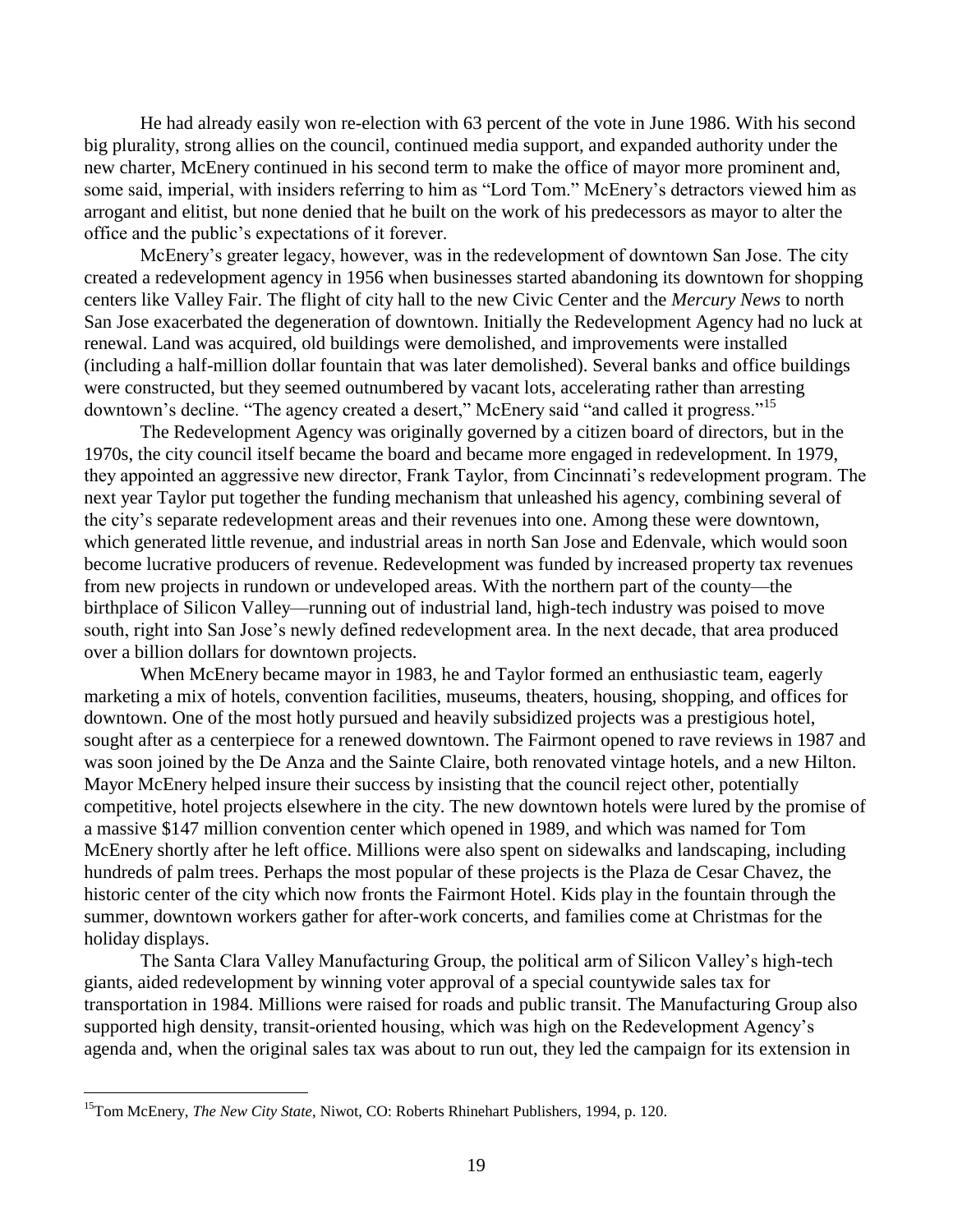1992. Although 54 percent of the voters approved, in 1995 the California Supreme Court ruled that a two-thirds majority was required, so the tax was never extended. The earlier tax, however, improved local roads and transit, including access to downtown San Jose, and confirmed the clout of the Manufacturing Group as a major player in regional politics.

The Redevelopment Agency itself spent \$100 million on highways to connect downtown to the airport and north San Jose and millions more on a transit mall along historic First and Second Streets. The county transit agency, aided by the special transit tax, started running trolleys through downtown San Jose in 1987, enlivening it, making it feel more urban, and better connecting it to north and south San Jose.

Some of these projects, however, ran into problems. The transit mall, for example, opened a year late with cost overruns and allegations of bribery. The convention center also cost more than originally promised, and although it brought many visitors to San Jose, it failed to meet predictions of both visitors and revenues. Instead of generating revenues for the city, as expected, the convention center was a drain on the city's budget, siphoning off over half a million dollars a year from the city's budget.<sup>16</sup> A lavish "retail pavilion" adjacent to the transit mall and the Fairmont and intended to bring shopping back to downtown San Jose was a bigger, though less costly, flop. Its shops failed and it revived somewhat only when they were replaced by nightclubs and restaurants and when a multi-screen cinema was built next door.

Although Mayor McEnery and redevelopment remained popular with the general public, some opposition emerged. When McEnery proposed a statue of Thomas Fallon, a leader of the American forces that claimed California in 1846, for downtown, Mexican-American leaders objected to it as symbolic of imperialism; and when he proposed a change in uses of a downtown theater that showed Spanish language films, he was again condemned as insensitive to the city's minority community. McEnery and Taylor's Redevelopment Agency was building a downtown for white, middle-class professionals, these and other critics said, homogenizing and sterilizing what once was diverse and richly textured, if a little seedy. People Acting in Community Together (PACT), a church-based community organization that is particularly strong on San Jose's still-underrepesented Eastside, objected to redevelopment's focus on big, downtown projects and demanded more spending in the neighborhoods and schools. Perhaps the most sweeping criticism of redevelopment came from the county and the school districts, who asserted that the tax money from new projects that was financing redevelopment would otherwise have gone to them to be spent for welfare and education. Defenders of redevelopment pointed out that there might have been no new projects, and thus no new revenue, without the efforts of the agency, but while that argument rang true for downtown, it was less persuasive in the case of the industrial areas. The state compensates the schools for some of the lost funds, but the *Mercury News* estimated the annual loss to the county at \$12-13 million.<sup>17</sup> The county tried to recoup its funds by suing the Redevelopment Agency, but lost in court. The issue nevertheless remained potent enough for Santa Clara County Supervisor Zoe Lofgren to use it against McEnery when she defeated him in a 1994 race to represent San Jose in Congress.

Before that, however, McEnery enjoyed several impressive victories for his vision of downtown and saw the launch of a series of popular projects. Along with Plaza de Cesar Chavez with its fountain, perhaps the most successful redevelopment project completed during McEnery's terms of office was the Children's Discovery Museum, opening in 1990. Although problems with the construction of the \$10.8 million project arose after it opened, it was an instant hit, delighting both children and adults. McEnery

<sup>16</sup>*San Jose Mercury News*, May 22, 1994.

<sup>17</sup>*San Jose Mercury News*, May 22, 1994.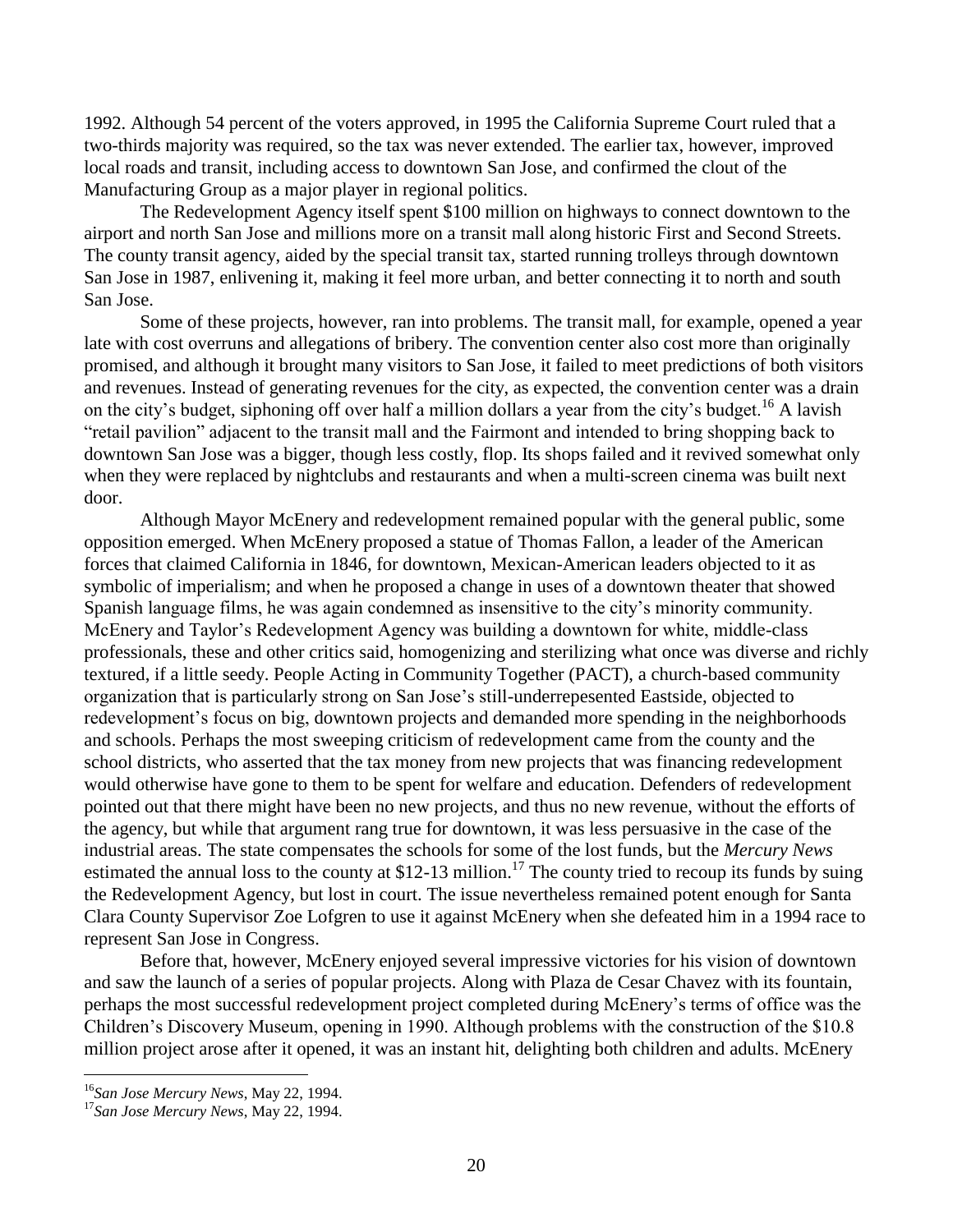took a close personal interest in the project, intervening to change its color from pink, as recommended by the architect and a citizen committee, to purple, the color that distinguishes the city's favorite museum building today.

McEnery scored a bigger triumph when he led the successful campaign to bring the Tech Museum of Innovation to San Jose. The idea of the museum was broached in the early 1980s and a group of high-tech industry leaders willing to raise money started shopping for a location. Several Silicon Valley cities competed to be the site of the museum they expected to be the symbol and summation of the creativity of the valley's high-tech industry. San Jose went after the museum full force. Tony Ridder, publisher of the *Mercury News*, chaired the tech center board of directors and was a crucial inside advocate. Other cities might have offered sites closer to what was then the heart of Silicon Valley, but none could match San Jose's offer of over \$40 million, mostly in redevelopment funds. San Jose was named the site of the museum in 1984 and construction got underway in 1986. Big contributions from high-tech giantsWilliam Hewlett and David Packard and from the Knight Foundation, founded by the Knight family of Knight-Ridder Inc., owners of the *San Jose Mercury News,* greatly aided The Tech, as did the appointment of Peter Giles, the well-respected and well-connected president of the Santa Clara Valley Manufacturing Group, to head up the project in 1986. McEnery got in trouble with the lowincome and minority communities again when the Redevelopment Agency mishandled the relocation of people who lived on the original site of the museum (the site was later changed), but overall, he was credited with a coup for San Jose.

To maximize his advantage, he asserted that San Jose had become "the capital of Silicon Valley" and launched a major promotion of the city using the slogan. "As mayor," McEnery has written, "I considered myself the chief marketer" of the city.<sup>18</sup> In the early 1980s, his claim was dubious; the heavyweights of Silicon Valley were still mostly north of San Jose. But more and more high-tech companies were locating in the city, especially in north San Jose and Edenvale. In the 1990s, Mayor Susan Hammer helped fulfill McEnery's claim when San Jose recruited Cisco Systems and when Adobe moved its headquarters and 2000 workers downtown. The promise of the Tech Center was crucial to McEnery's claim which was expressed in a change in the city's logo, the artwork used on its stationery and signs, at the end of his term. The old logo's wheat and grapes, symbolic of the agricultural city of the nineteenth century, were replaced by a sun rising above the city's name with "CAPITAL OF SILICON VALLEY" emblazoned beneath it. McEnery's claim may have been exaggerated, but it had an element of truth that grew in the following years. "Calling San Jose the Capital of Silicon Valley didn't instantly make it happen," *Mercury* editorial writer Barbara Vroman later observed, "but it helped instill pride in the city. It stretched us." $19$ 

McEnery's leadership was given its ultimate confirmation when he gained approval of a \$100 million downtown sports arena in 1988. Unlike most redevelopment projects, the arena was seriously questioned by some city hall insiders, who thought it would take too much money from other plans, and by the community, with residents of the neighborhoods adjacent to the proposed arena vehemently opposed and others with more general objections to redevelopment joining in. Some members of the city council were also critical. When his arena opponents threatened an initiative on the project, McEnery called their bluff and led the council in putting it on the June 1988 ballot themselves. The mayor and his allies campaigned hard for the arena and won with 53 percent of the vote. "McEnery holds the aces now," trumpeted the *Mercury News*, as his council opponents fell into line—or turned into "lap dogs,"

 $18$ McEnery, p. 83.

<sup>19</sup>*San Jose Mercury News*, January 30, 1994, 7C.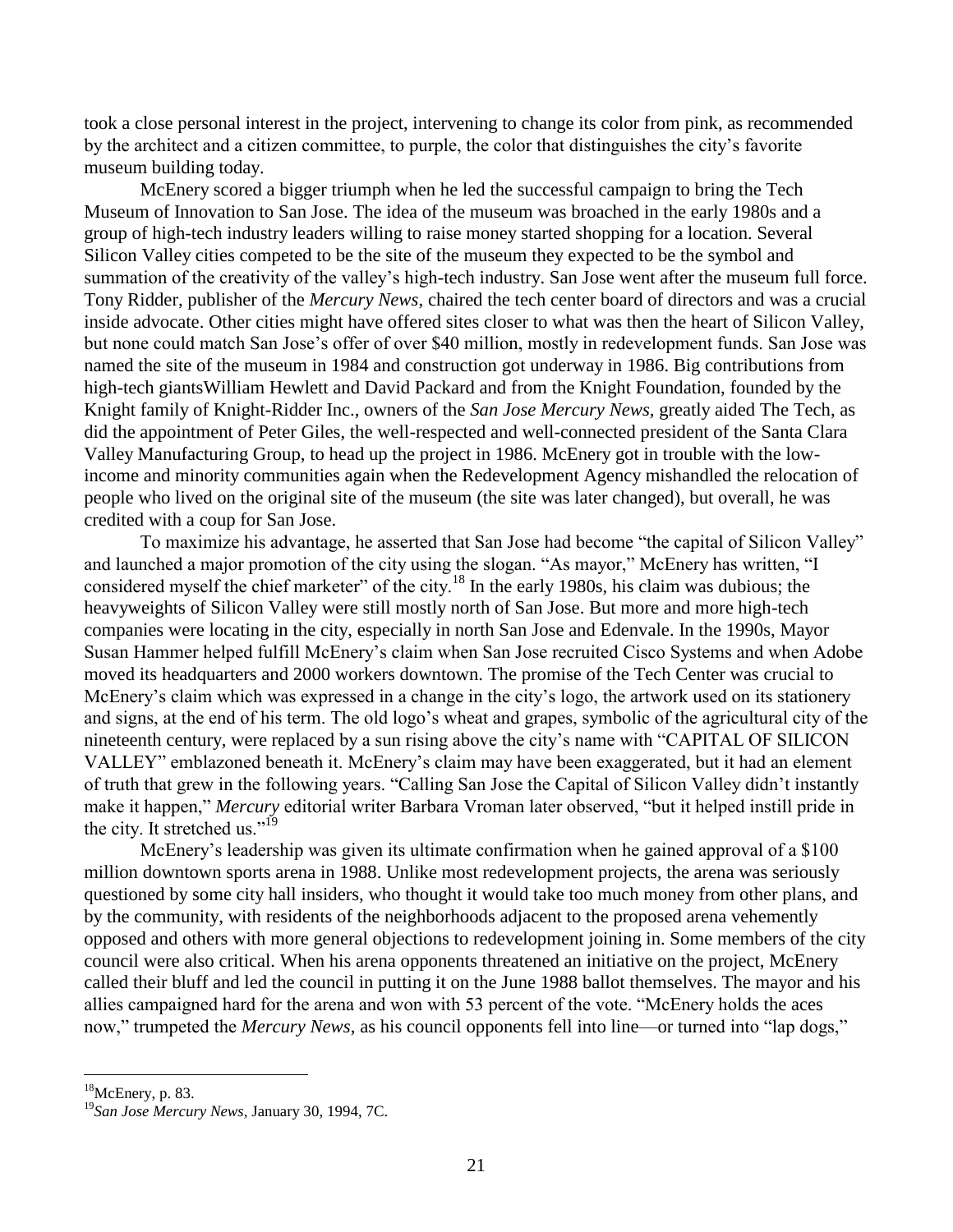according to some.<sup>20</sup> He went on to lead the city in signing the Sharks, a professional hockey team, to play in the new arena. Later, after an unsuccessful run for Congress, McEnery took a job with the Sharks.

He left office as a popular and powerful mayor. He had his critics, particularly in the minority community, but he also had avid fans, among them the *Mercury News*, which gave him lavish, mostly positive, news coverage and which consistently endorsed his redevelopment projects and his "vision" on its editorial pages. The *Mercury's* 1990 study of power in San Jose confirmed McEnery's leadership: "According to leaders interviewed, McEnery stands in a class by himself—ten times more influential than anyone else."<sup>21</sup> In the 1979 version of the *Mercury* power study, other leaders only grudgingly included then-mayor Janet Gray Hayes among the city's top ten. In the 1990 study, McEnery's top ranking was not debated. He earned this status with his leadership style and skill, although the office of mayor itself also changed, partly before McEnery's tenure in office, but also substantially during his mayoralty.

The increased stature and power of the mayor were not the only notable changes between the 1979 and 1990 *Mercury* studies of political power, both of which were completed by its political editor, Phil Trounstine. Only eleven of the forty people named as most powerful by community leaders in 1979 were on the list again in 1990, revealing a political structure in constant flux—open to newcomers, but volatile. David Packard (of Hewlett-Packard) was one of the few to make the list in both 1979 and 1990. In the latter study, a few more Silicon Valley leaders joined the list. This group remains minimally engaged in community life beyond their industry. Yet while individual engagement remained minimal, organizational involvement was greater, with the Santa Clara Valley Manufacturing Group figuring prominently in the study along with Peter Giles, the former president of that group, who by 1990 was head of the Tech Museum project. Other organizations at the center of power according to the study were the city council, county board of supervisors, and the *Mercury News* itself (both its editor and publisher were ranked among the ten most powerful in both 1979 and 1990, although the individuals occupying those positions changed).

More than the names of individual leaders had changed in the 1980s. San Jose had grown up, with stronger political leadership, greater focus on a more powerful mayor, major downtown projects, a clear consensus on controlled growth, an increasingly valid claim to being the capital of Silicon Valley, and with all these, a rebirth in civic pride. Change continued into the 1990s, however. Old issues reappeared, new ones emerged, and others simply didn't go away, but San Jose adapted and, some would say, matured.

## **Mayor Hammer: A Maturing City Embraces Diversity**

The 1990 mayor's race symbolized much that has changed in San Jose. Earlier elections had been like those of smaller cities, relatively low-cost and personal, with volunteers spreading the word. But gradually, through the 1970s and 1980s, election campaigns changed as much as the city did. The 1990 race could be seen as the San Jose's first "big city" election. The candidates were formidable and the race was close, but it was also the most expensive and the nastiest contest in the city's history, with both campaigns using the full panoply of modern campaign techniques.

Two members of the city council, Susan Hammer and Shirley Lewis, faced Frank Fiscalini, a popular local school and hospital administrator. Fiscalini led the field in the primary with 33.1 percent to

<sup>20</sup>*San Jose Mercury News*, July 4, 1988, 3B.

<sup>21</sup>*San Jose Mercury News*, April 8, 1990, 1A.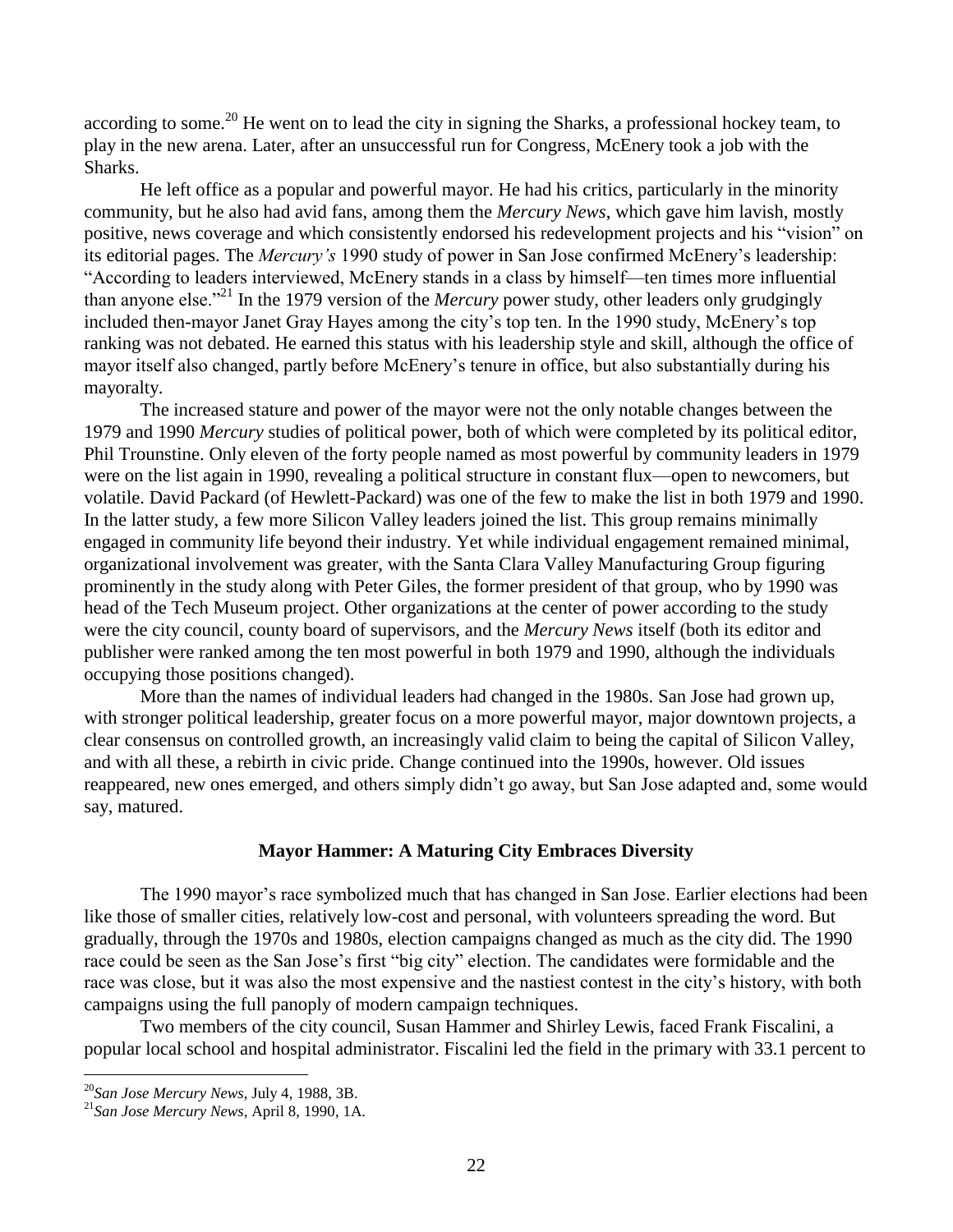28.9 percent for Hammer. Lewis, unfairly labeled pro-growth by the Hammer campaign, and unable to match her rivals in citywide support and fundraising, won 21.7 percent. In the November run-off, Hammer defined herself as more liberal and stronger on growth control and neighborhood services, while Fiscalini, a moderate on most issues, came across as somewhat more old guard and pro-growth, partly because many of his supporters were old-guard and pro-growth. Hammer's closer ties with the Democratic party also helped her in a city that votes predominantly Democratic. The two candidates split the support of the minority community, however, because Fiscalini, though less liberal, had spent a long career in East San Jose schools and hospitals as well as leading a fundraising drive that renovated the beautiful St. Joseph's Cathedral, a popular achievement in San Jose's somewhat sterile new downtown. Even Fiscalini's career was not immune to political mud-slinging, however, as the Hammer campaign alleged that Fiscalini had been fired by Eastside Union School District and forced to resign from his job as hospital administrator. Fiscalini, in turn, ran TV ads labeling Hammer a liar and blaming her for the city's \$60 bond loss in 1984 because she was on the council at the time. The *Mercury News* endorsed Hammer and ran an opinion piece entitled "Flip Flop Fiscalini,"<sup>22</sup> which was widely distributed by the Hammer campaign. In the end, Hammer won 88,607 votes to Fiscalini's 87,344, the narrowest victory since San Jose started electing its mayors in 1967. Although the differences between the candidates on the issues was not as great as in earlier contests, as in those races, San Jose chose the candidate perceived as more liberal and tougher on growth.

The 1990 mayor's race was historic as confirmation of the city's political direction and because it was so close, but it also represented fundamental changes in the conduct of local political campaigns. It was the most expensive campaign ever, with each candidate spending nearly a million dollars. Council races, despite district elections, had also risen in cost, with the most expensive races topping \$200,000. That kind of money meant campaigns run by professional political consultants, a trend that started in San Jose in the 1970s, and big spending on media. The days of amateur campaign managers and volunteers walking door-to-door are over, although many campaigns still try to maximize voter contact by volunteers and Hammer might have won because her campaign's field operation was superior to Fiscalini's. But increasingly, campaigns only use precinct walking as a supplement to other media. Volunteers are hard to come by in a community where the vast majority of both men and women work and where meeting voters on their doorsteps is difficult because few are at home at prime walking-hours and because fear of strangers at the door has increased. Most campaigns, including Hammer's, have shifted more to phone banks as a way for volunteers (or sometimes paid workers) to contact voters (or at least their answering machines).

But most campaigns also throw huge amounts of money into media. Television isn't used in council races (districts are too small to make it an efficient use of money), but it's been used in mayoral contests in the past and in 1990, TV ads played an important part, not only in reaching the voters but in driving up the cost of the campaigns. Mail is a primary medium in council campaigns, and it is also used extensively in mayoral races. Mail is costly, too, not because any one piece is expensive, but because campaigns aren't content to send only one or two pieces. Seven or eight are more common for households identified as likely to vote. Mail is a popular campaign media because it can be targeted to individuals—not only by likelihood of voting, but by gender, ethnicity, neighborhood, party affiliation, or all sorts of other ways. Campaigns can then tailor their message to fit its recipient. Many messages may go out, but few go to everyone.

<sup>22</sup>*San Jose Mercury News*, October 14, 1990, 7P.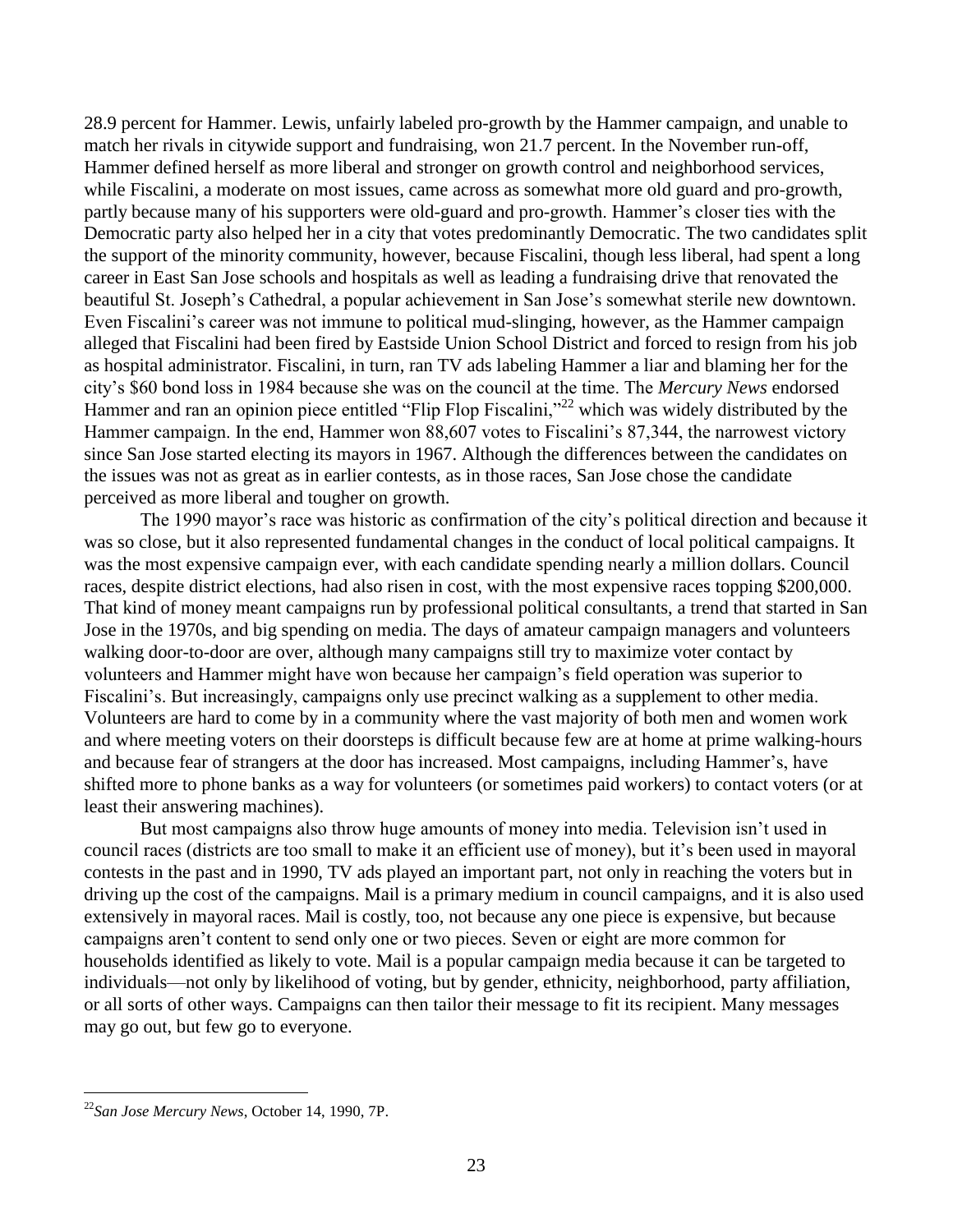Along with campaign consultants, television, and direct mail came negative politics, with more emphasis on the shortcomings of the opposition than on the merits of the candidate. Television and direct mail are ideal for the negative message and political consultants know how to use them, though they did not invent negative campaigning. The 1990 mayor's race was the nastiest since San Jose fought off its political machine at the beginning of the century, focusing more on personality and allegations about careers than any observers could remember. This may have been because the candidates were so similar on issues or because that seems to be the nature of modern campaigns. Or it may have been because San Jose was growing up and behaving more like other big cities, where politics are often nasty. Whatever the reason, the venom of 1990 came as a shock to San Joseans who had become accustomed to the more cordial politics of a smaller city.

Perhaps as a tangential result of these changes in the tone of local campaigns, San Jose voters also approved limits of two terms in office for council members (mayors have been limited to two terms since 1965). The 68 percent vote for term limits seems to have been primarily a vote of general disillusionment with politics, since few criticisms were aimed at sitting council members and several, including Susan Hammer, won re-election or advancement on the same ballot. At the time, most council members had served since the first elections by district in 1980, easily winning repeated re-election. Term limits put a stop to that, bringing total turnover to the council between 1990 and 1994. Proponents of term limits may have been pleased by so much new blood, but others were concerned about the lack of experience and expertise of the new council.

Mayor Hammer took office in 1991 hoping to put the contentious election behind her. Like every mayor before her, she was soon tested on the development of Coyote Valley as powerful home builders again pushed for its opening. Alleging that Coyote had become "an icon" for community elites, the developers threatened an initiative on the issue,<sup>23</sup> but Hammer rejected their scheme outright and vowed to lead the opposition to any such measure. Despite her tough stance on the Coyote Valley, Hammer's policies on growth later were criticized as inconsistent by environmentalists and by the *Mercury News* because she voted to allow housing in the Evergreen hills and on land previously zoned for industry in the Edenvale area. In general, however, Hammer and council colleagues through both her terms maintained the consensus on controlling growth reached in the 1970s under Hammer's mentor, Mayor Janet Gray Hayes.

Meanwhile, the redevelopment of downtown San Jose rolled on. Several projects initiated by Mayor McEnery were completed, including the \$165 million sports arena, which opened in 1993. Despite its controversial past, the well-designed arena was a great popular success, scoring big with its professional hockey team, the Sharks, which surprised the city by making it to the National Hockey League playoffs in 1994 and 1995, and with concerts by Luciano Pavarotti and Barbra Streisand.

Hammer basked in the glory of the arena's success, but she also tried to put her own stamp on redevelopment by shifting funds to the arts, neighborhoods outside downtown, and to social services. A great theater lover, she made sure that the San Jose Repertory Company's new facility had top priority. Money was also shifted from downtown to nearby areas along Santa Clara, Alum Rock and San Carlos Streets and Lincoln Avenue as well as The Alameda. All of these but Lincoln were viewed as "gateways" to the new downtown, but improvements in these areas also fit Hammer's commitment to neighborhoods. So did redevelopment funds for the Nihonmachi Project in the city's Japantown and for a Mexican Heritage Center on the Eastside. At the urging of PACT and other community groups,

<sup>23</sup>*San Jose Mercury News*, September 3, 1991.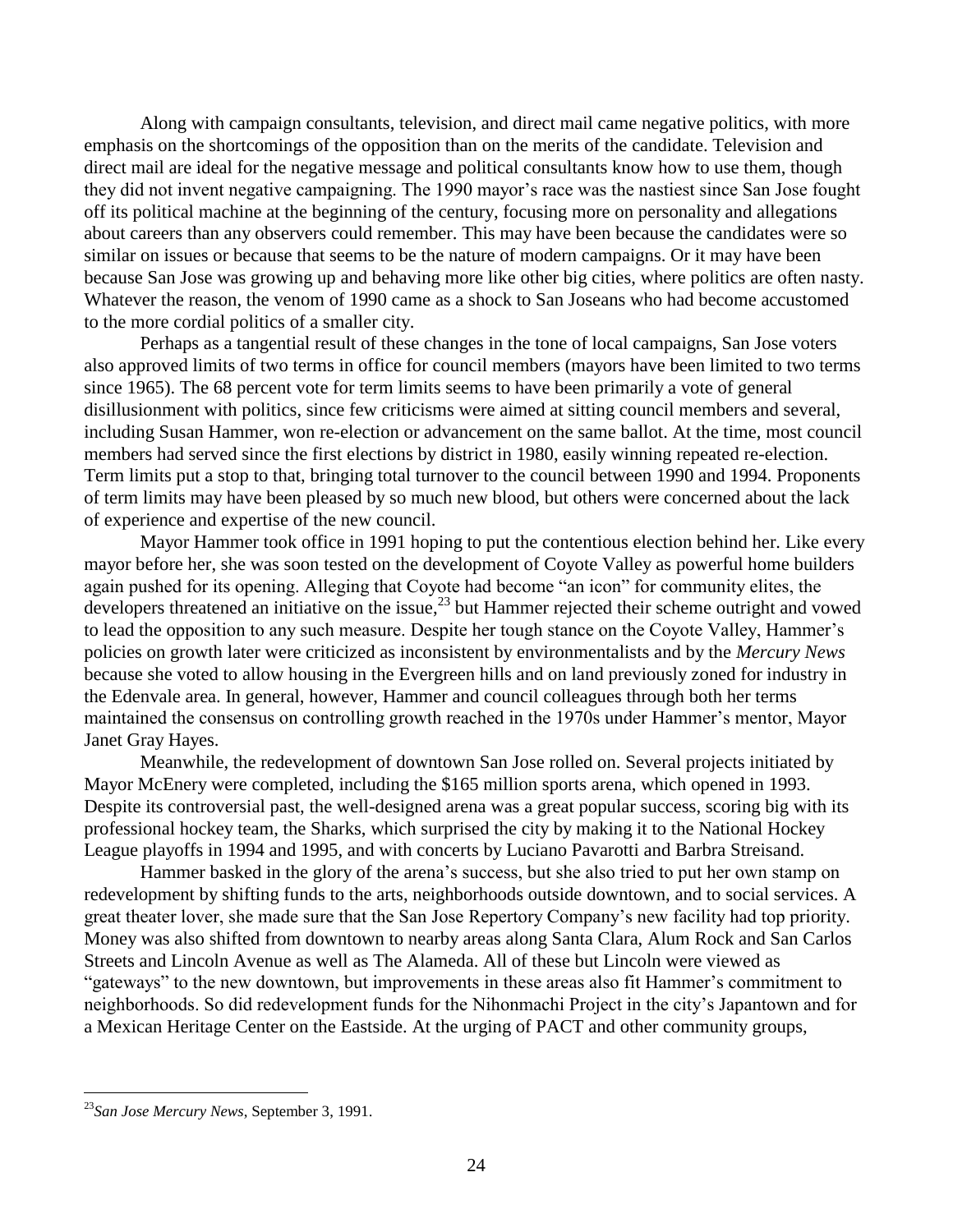Hammer also led in the first use of redevelopment money for social programs, providing over \$20 million to fight gangs and drugs and provide kids with places for after-school study.

Unfortunately for arts advocate Hammer and the Redevelopment Agency, one minor downtown project brought bad publicity and derision. After the fiasco of McEnery's proposed monument to Thomas Fallon, the Redevelopment Agency put the statue in storage and allocated its site to a statue that would honor the city's original inhabitants. World-renowned sculptor Robert Graham was commissioned to create a soaring representation of Quetzalcoatl, the Aztec plumed serpent and god. Christian groups immediately raised religious objections about this selection, but when the statue was unveiled and turned out to be a dark lump, everybody in town turned into a critic. Hammer and the council defended the artist's creative privilege, but the image of the Redevelopment Agency suffered.

Hammer nevertheless left her mark on redevelopment. She was a pragmatic mayor who liked getting things done and who might have developed more programs and projects, but for the misfortune of holding office in an era of recession. Redevelopment funds shriveled, so instead of coming up with new schemes, the council had to cut popular projects such as renovating the old Fox Theater. But while revenues for redevelopment shrunk, the city's general fund budget was in even worse shape. Hammer faced general fund budget deficits for five straight years, with a total shortfall of \$117 million. Not only could she not expand city activity, she had to find ways of cutting spending to balance each year's budget. Hammer, the city council, and city managers Les White (1989-1995) and Regina Williams (1995-1999) managed to do so with few layoffs and modest cuts in services, while still hiring more police officers. Despite hard times, San Jose earned high marks from *Financial World* magazine as one of America's best managed cities in 1991, 1993, and 1995<sup>24</sup>

But besides good management, the city tried to solve its fiscal problems by recruiting new industry that would create jobs and generate tax revenues. San Jose's efforts to promote economic development date back to the 1940s and 1950s, but while McEnery and Hammer were mayor, they accelerated and met with more and more success as Silicon Valley expanded and moved south. Hammer succeeded in bringing SONY, Hitachi, and Cadence, all major high-tech companies, to town, and to fulfill San Jose's claim to be the Capital of Silicon Valley, as well as to assure the success of the city's massive investment in downtown redevelopment, she also made attracting a corporate headquarters to downtown a major goal. Even with redevelopment agency subsidies, this proved tough to achieve. In 1993, IBM agreed to bring its sales operation to a new downtown building lavishly subsidized by the Redevelopment Agency. The city expected hundreds of workers and major sales tax revenues, but by the time the building was completed in 1995, IBM had scaled back its plans and the company had barely moved in before moving out again in a nationwide corporate downsizing. San Jose's investment in the building was saved, however, when Adobe, a leading software company, leased space. And it was Adobe that fulfilled Hammer's dream of a downtown corporate headquarters, breaking ground in 1995 for an 18-story building to house 2000 employees in the heart of downtown San Jose. The Redevelopment Agency provided a \$25 million subsidy, but Adobe, which initially invested \$60 million and was planning expansion before the first building was completed, may be downtown's largest private investor.

Besides her frustration with the budget, Hammer's biggest disappointment was the decisive defeat of a proposal to bring the Giants baseball team from San Francisco to San Jose, which she viewed at least partly as another economic development project. Big league sports have been a frequent temptation for San Jose, with talk of stadium building going back to the 1960s. In 1990, San Jose voters

<sup>&</sup>lt;sup>24</sup>Financial World, February 1991, March 1993, and March 1995.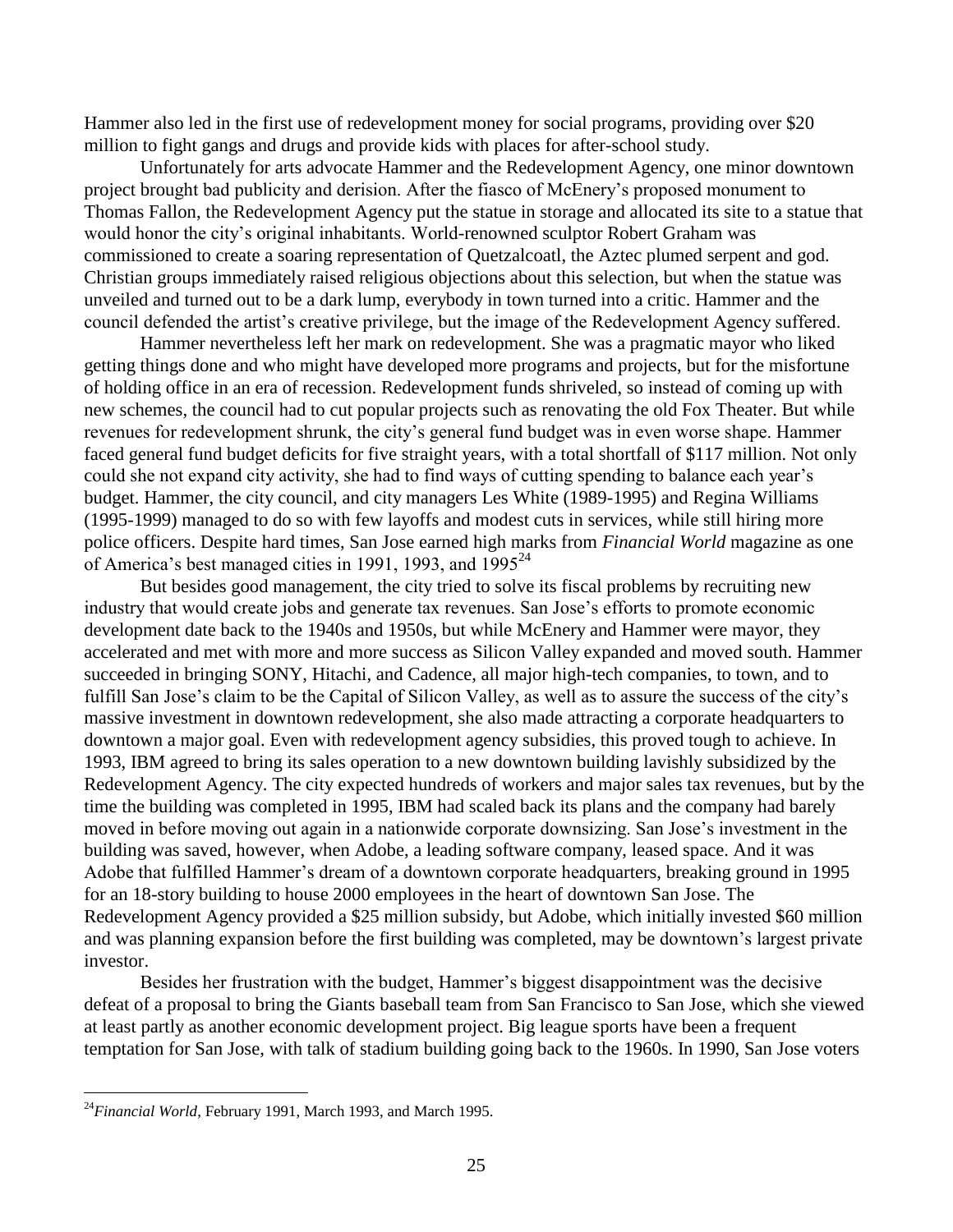turned down a proposal to help fund a new \$153 stadium for the Giants in Santa Clara. Mayor-elect Hammer, who had endorsed the unsuccessful proposal, was undeterred. With other community leaders, she worked with the Giants to develop a new proposal for a stadium in San Jose and put it on the ballot in 1992, when it was once again defeated. That didn't keep the Mayor from pursuing the Warriors basketball team in 1995. After years of shrinking budgets, people were surprised when she was able to pull together money from a variety of city funds to make the Warriors a credible offer. The bid failed, however, because the Sharks were reluctant to share the arena and the city had delegated control of the city facility to the hockey team in order to get them to San Jose.

While such major prizes slipped through the city's grasp, other, lower profile successes were achieved. Despite a relatively low ratio of police to population, for example, San Jose regularly scores the lowest crime rate among major American cities. San Jose also is a leader among cities of any size on recycling, having successfully established its elaborate "Recycle Plus!" program in 1993, with residents sorting cans, bottles, plastics, and various kinds of paper at home. The program helped the city stretch the capacity of its limited landfills and, although there was some initial resistance, citizens took to it with vigor and, ultimately, pride. Popular acceptance was gained partly by marketing the program using a variety of languages and cultural values that recognized the city's diversity, an issue on which Mayor Hammer had taken the lead.

Mayor McEnery's term ended in strained relations with parts of San Jose's minority community. Susan Hammer took note and led the city in embracing diversity. This was a natural for her, but it was also something she could do without depleting a budget that was already too tight for comfort. Diversity became one of her on-going themes and a key component in her overall program. She launched "Project Diversity," a successful effort to bring a wider range of people to serve on city boards and commissions. Project Diversity expanded recruitment efforts, but it also guaranteed more openings by limiting service on most boards and commissions to a single term. Hammer also appointed the city's first Latino police chief, Lou Cobarruviaz, and one of the first African-American women city managers in the nation, Regina Williams. Chief Cobarruviaz continued and extended the city's community policing program and the recruitment of a police force that reflected the city's diversity. Recognizing that police-community relations remained touchy, Hammer and the council also created an Independent Police Auditor to monitor complaints about officers. At the same time, she declared war on gangs, hiring a gang "czar" and bringing the city, county, and schools together in a task force focusing on the emerging problem for the first time. Meanwhile, "Project Crackdown" focused city law and housing code enforcement efforts intensely on a few neighborhoods in dire straits. Finally, Hammer created a Neighborhood Development Center, where citizens could access city resources and learn to organize and defend their own neighborhoods—an undertaking most city halls would abhor.

Critics dismissed such Hammer initiatives as merely symbolic and lacking in vision, but in times of severe budget limitations, few mayors could have done more. Hammer did, in fact, lead in shifting redevelopment funds towards social purposes and managed to scratch together money from the city's general fund for other projects. Perhaps most importantly, the city joined its mayor in embracing diversity, and unlike almost every other large city, ethnic and racial conflict has been minimal.